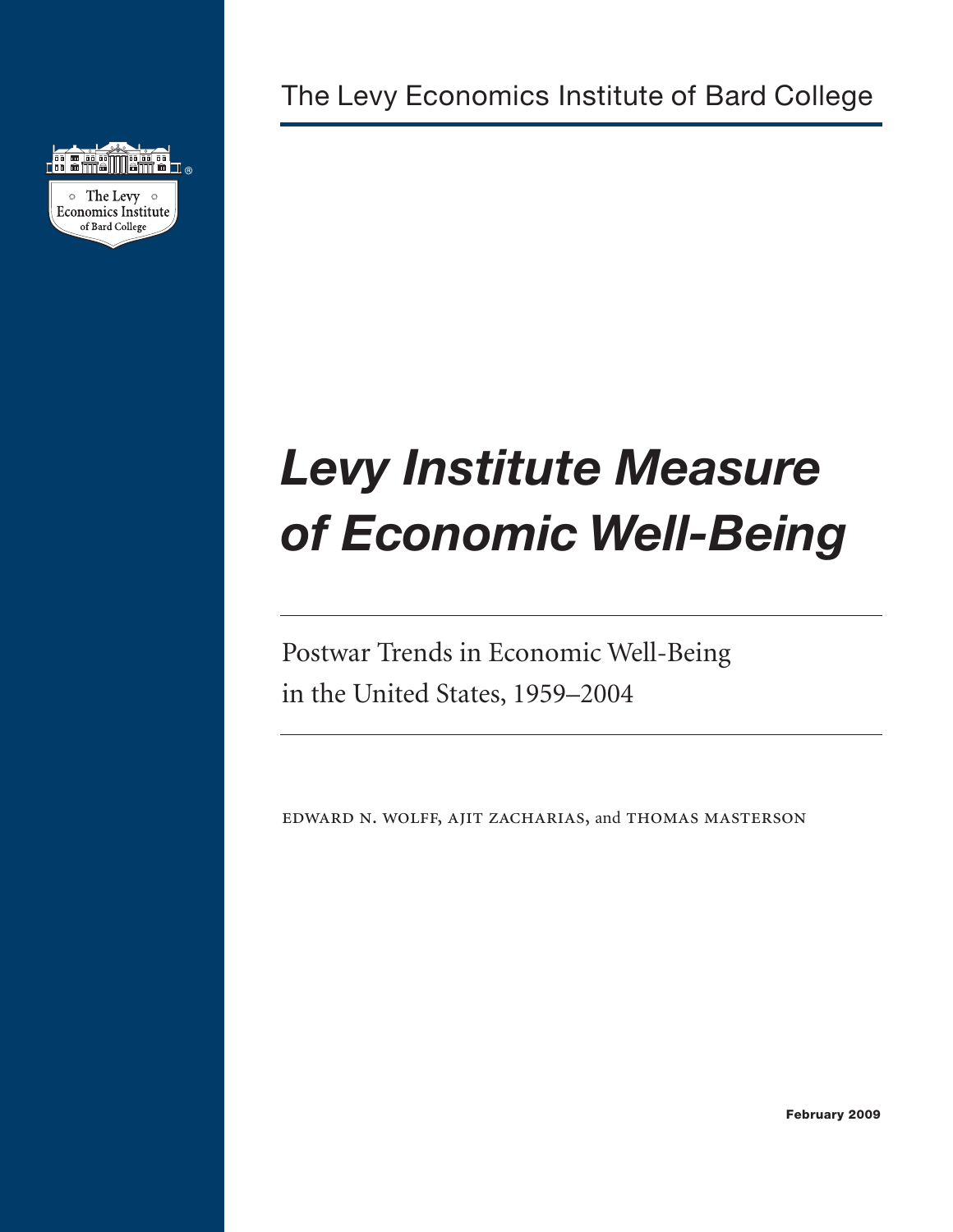EDWARD N. WOLFF is a senior scholar at The Levy Economics Institute and a professor of economics at New York University. ajit zacharias is a senior scholar at The Levy Economics Institute. thomas masterson is a research scholar at The Levy Economics Institute.

#### **The Levy Institute is grateful to the Alfred P. Sloan Foundation for its financial support of the LIMEW project.**

The Levy Economics Institute of Bard College, founded in 1986, is an autonomous research organization. It is nonpartisan, open to the examination of diverse points of view, and dedicated to public service.

The Institute is publishing this research with the conviction that it is a constructive and positive contribution to discussions and debates on relevant policy issues. Neither the Institute's Board of Governors nor its advisers necessarily endorse any proposal made by the authors.

The Institute believes in the potential for the study of economics to improve the human condition. Through scholarship and research it generates viable, effective public policy responses to important economic problems that profoundly affect the quality of life in the United States and abroad.

The present research agenda includes such issues as financial instability, poverty, employment, gender, problems associated with the distribution of income and wealth, and international trade and competitiveness. In all its endeavors, the Institute places heavy emphasis on the values of personal freedom and justice.

#### Editor: W. Ray Towle Text Editor: Barbara Ross

The Levy Institute Measure of Economic Well-Being is a research project of The Levy Economics Institute of Bard College, Blithewood, PO Box 5000, Annandale-on-Hudson, NY 12504-5000. For information about the Levy Institute and to order publications, call 845-758-7700 or 202-887-8464 (in Washington, D.C.), e-mail info@levy.org, or visit the Levy Institute website at www.levy.org.

This publication is produced by the Bard Publications Office.

Copyright © 2009 by The Levy Economics Institute. All rights reserved. No part of this publication may be reproduced or transmitted in any form or by any means, electronic or mechanical, including photocopying, recording, or any information-retrieval system, without permission in writing from the publisher.

ISBN: 978-1-931493-83-3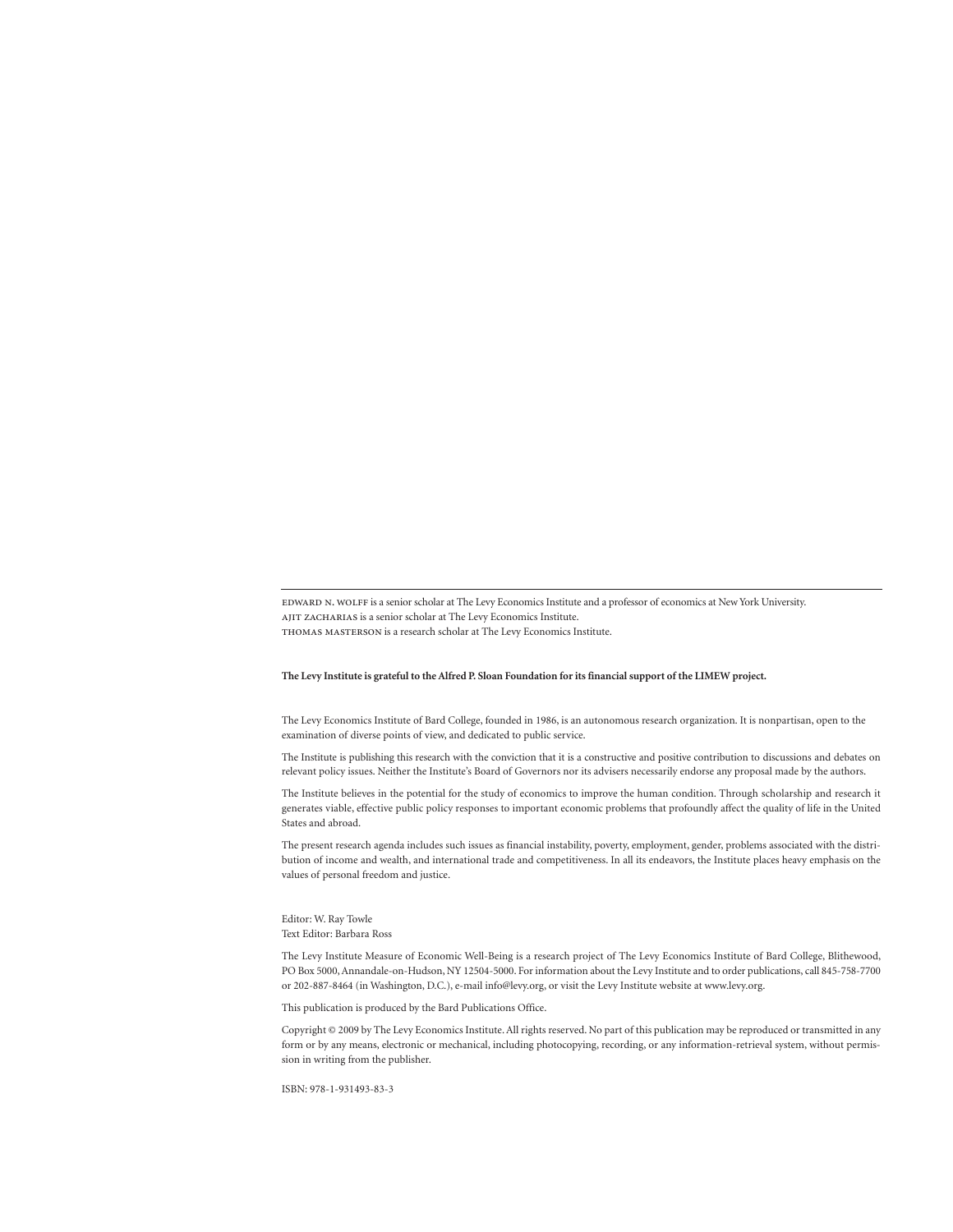# **Preface**

The Levy Institute Measure of Economic Well-Being (LIMEW) is a more comprehensive measure than either gross money income or extended income because it includes estimates of public consumption and household production, as well as the long-run benefits from the ownership of wealth. As a result, it provides a very different picture of economic well-being in the United States from the official measures.

The authors compare the three measures over the 1959–2004 period and find that they show different rates of change in median well-being by subperiod. The official measures show a higher rate of improvement (or, a slower rate of decline) than the LIMEW during the 1960s and '70s, while the pattern is reversed during the 1980s and '90s. The authors attribute most of the difference to changes in household production and income from wealth.

The transformation in the structure of well-being played out differently for households in the lowest and highest quintiles. According to the LIMEW, households at the bottom of the distribution relied more heavily on components such as base income (mainly labor income) and net government expenditures, while households at the top of the distribution gained more from the income from wealth component. Meanwhile, the well-being of the third quintile, or the "middle class," improved, due mainly to the public sector. Although hours of housework declined over the period, the unit value of household work increased, and women nearly doubled their hours of market work.

The authors find that median household well-being grew rather sluggishly over the 1959–2004 period compared to the annual growth rate of per capita GDP. They note the crucial role of net government expenditures, and therefore call for the Obama administration's fiscal stimulus package to improve the broader economic well-being of the poor and the middle class, while also creating jobs.

As always, I welcome your comments and suggestions.

Dimitri B. Papadimitriou, *President* February 2009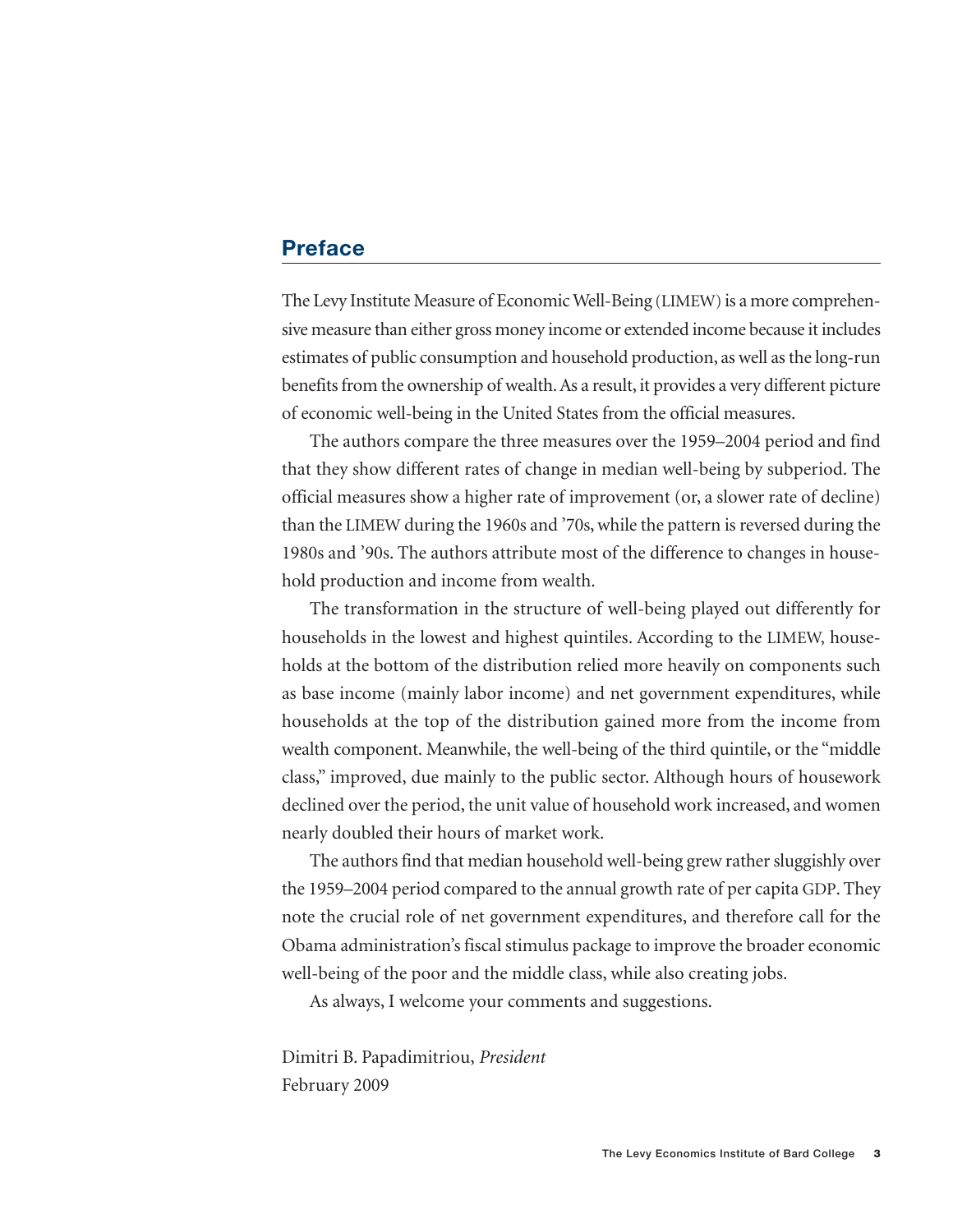## **Introduction**

One important aspect of human progress is the economic wellbeing of all members of society. Gross money income, perhaps the most widely used official measure of the level and distribution of household economic well-being, is increasingly recognized as an incomplete measure. To help fill this lacuna, The Levy Economics Institute is conducting a research project to construct a more adequate measure of economic well-being. To date, we have completed estimates of the Levy Institute Measure of Economic Well-Being (LIMEW) for the years 1959, 1972, 1982, 1989, 1995, 2000, 2001, 2002, and 2004.

*Economic well-being* refers to the household's command over, and access to, the goods and services produced in a modern market economy during a given period of time. The magnitude of the command or access that can be exercised is approximated by an income measure, since household income should, in principle, reflect the resources available to the household for facilitating current consumption or acquiring assets. Traditionally, *money income* is used as a measure that reflects such command.

The conventional gauge of household well-being—the U.S. Census Bureau's money income figures—shows robust growth in both mean and median values from 1947 to 1973. Then, from 1973 to 2004, there is a marked slowdown in income growth. Median and mean values approximately doubled over the first period, with the median growing slightly faster than the mean. In contrast, between 1973 and 2004 the percent change in mean income was twice as much as the change in median income (44 versus 22 percent). The key question is whether our broader LIMEW measure shows similar or different time trends in the level and distribution of well-being. Since the LIMEW is more comprehensive than the standard income measure, it would be a more reliable guide to actual changes in living standards over the post–World War II period.

The landmark 2001 report by the Canberra Group—international experts on household income statistics—recommended that estimates of in-kind social benefits need to be added and the tax burden subtracted from *gross money income*(MI) to arrive at a better measure of household economic well-being. In fact, the Census Bureau has played a pioneering role in the development of alternative income measures. Since the early 1980s, the agency has examined various "experimental measures of income" in its published reports. Its most comprehensive measure, which we call *extended income*(EI), is a better approximation of a household's command over commodities than MI. EI is an aftertax measure of income; it expands the definitions of income from work and income from wealth and provides a better accounting of the government's role in household economic well-being.1

Although of critical importance, commodities form only a portion of the entire set of goods and services available to households. The state plays a crucial role in the direct provisioning of the "necessaries and conveniences of life" (to use Adam Smith's famous expression), such as public education and highways ("public consumption"). Nonmarket household work, such as child care, cooking, and cleaning, also provides the necessaries and conveniences of life ("household production").

The LIMEW is a more comprehensive measure than the two official measures. We include estimates of public consumption and household production, components that are excluded in most measures of economic well-being. We also include estimates of long-run benefits from the ownership of wealth (other than homes) in the form of an imputed lifetime annuity, a procedure that, in our view, is superior to considering only current income from assets.

The next section briefly describes the methodology for the LIMEW. Detailed discussion of our sources and methods can be found in Wolff, Zacharias, and Masterson (2009). In the subsequent section, we report on time trends from 1959 to 2004 in the LIMEW, EI, and MI, prior to our concluding remarks.

## **Components of the LIMEW**

The LIMEW is constructed as the sum of the following components: base money income, income from wealth, net government expenditures (transfers and public consumption, net of taxes), and household production (see Table 1).

#### **Base Money Income**

Base money income is defined as gross money income *less* the sum of property income (interest, dividends, and rents) and government cash transfers (e.g., Social Security benefits). Earnings make up the overwhelming portion of base money income. The remainder consists of pensions, interpersonal transfers, workers' compensation paid by the private sector, and other small items.

#### **Income from Wealth**

The second component is imputed income from the household's wealth holdings. MI includes interest, dividends, and rent. From our perspective, property income is an incomplete measure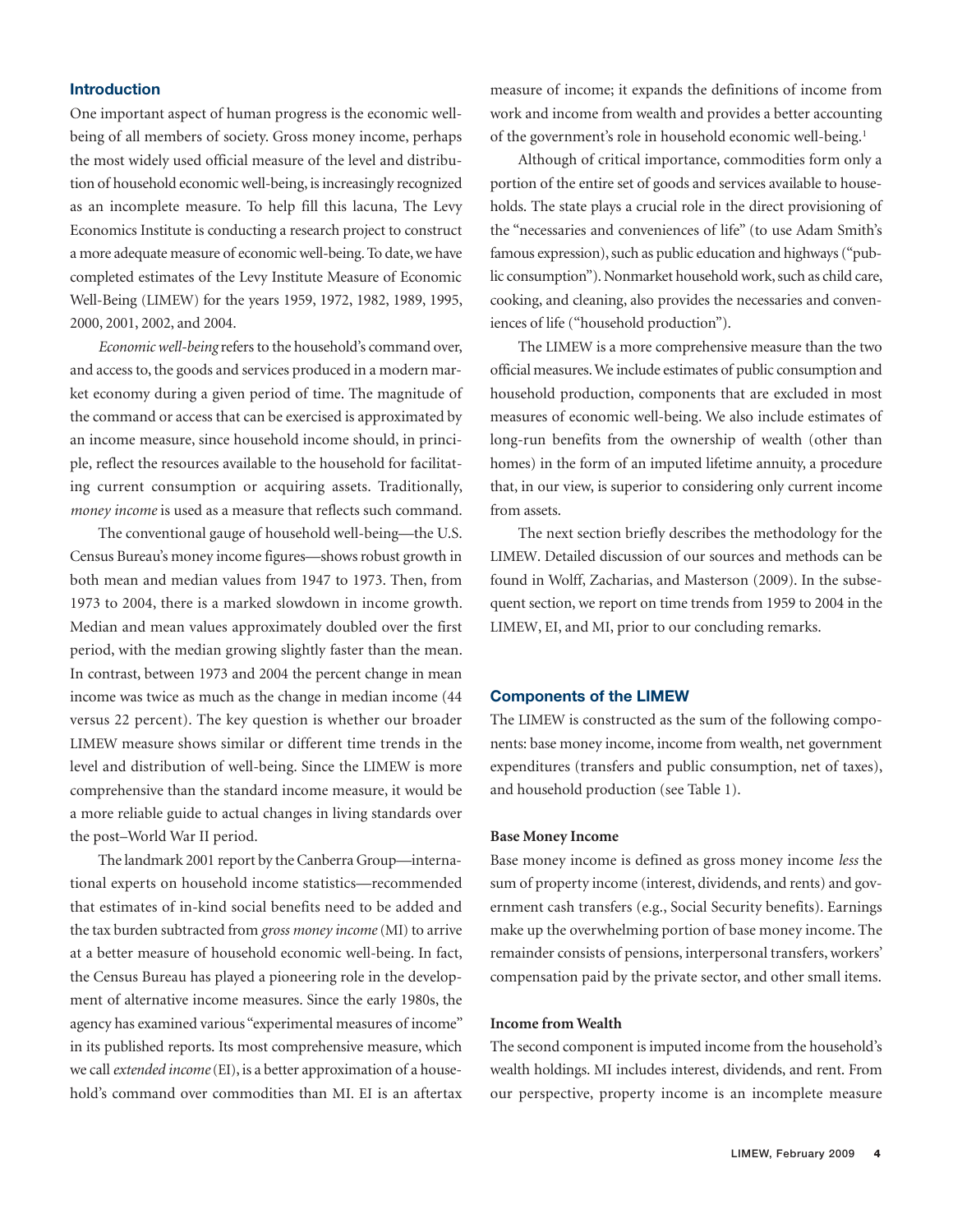#### **Table 1 A Comparison of the LIMEW and Extended Income (EI)**

|                                        | <b>LIMEW</b>                                                                                                                                                      | E                      |                                                                                                                                                                                  |  |  |  |
|----------------------------------------|-------------------------------------------------------------------------------------------------------------------------------------------------------------------|------------------------|----------------------------------------------------------------------------------------------------------------------------------------------------------------------------------|--|--|--|
|                                        | Money income (MI)                                                                                                                                                 | Money income (MI)      |                                                                                                                                                                                  |  |  |  |
| Less<br>Equals<br>Plus                 | Property income and government cash transfers<br>Base money income<br>Income from wealth<br>Annuity from nonhome wealth<br>Imputed rent on owner-occupied housing | Less<br>Equals<br>Plus | Property income and government cash transfers<br>Base money income<br>Income from wealth<br>Property income and realized capital gains (losses)<br>Imputed return on home equity |  |  |  |
| Less                                   | Taxes<br>Income taxes <sup>1</sup><br>Payroll taxes <sup>1</sup><br>Property taxes <sup>1</sup>                                                                   | Less                   | <b>Taxes</b><br>Income taxes<br>Payroll taxes<br>Property taxes                                                                                                                  |  |  |  |
| Plus<br>Plus<br>Plus<br>Plus<br>Equals | Cash transfers <sup>1</sup><br>Noncash transfers <sup>1,2</sup><br>Public consumption<br>Household production<br><b>LIMEW</b>                                     | Plus<br>Plus<br>Equals | Cash transfers<br>Noncash transfers<br>ΕI                                                                                                                                        |  |  |  |

1. The amounts estimated by the Census Bureau and used in EI are modified to make the aggregates consistent with the NIPA estimates.

2. The government-cost approach is used: the Census Bureau uses the fungible value method for valuing Medicare and Medicaid in EI. The main difference between the two methods is that, while the fungible value method assigns an income value for a benefit according to the recipient's level of income, the government-cost approach assigns an income value for a benefit irrespective of the recipient's income. In 1959, neither the Medicare nor the Medicaid program existed. However, there were meanstested medical assistance programs in a large number of states. The imputed value of medical assistance received by households was valued at govenment cost in the LIMEW, and the same value was also used in the EI estimated for 1959.

of economic well-being derived from the ownership of assets. Owner-occupied housing yields services to their owners over many years, thereby freeing up resources otherwise spent on housing. Financial assets can, under normal conditions, be a source of economic security in addition to property-type income.

We distinguish between home wealth and other types of wealth. Housing is a universal need, and home ownership frees the owner from the obligation of paying rent, leaving an equivalent amount of resources for consumption and asset accumulation. Hence, the benefits derived from owner-occupied housing are reckoned in terms of their replacement cost (i.e., a rental equivalent).2 The benefits derived from nonhome wealth are estimated using a lifetime annuity method.<sup>3</sup> We calculate an annuity based on a given amount of wealth, an interest rate, and life expectancy. The annuity remains the same throughout the life of the wealth holder, and the terminal wealth is assumed to be zero. (In the case of households with multiple adults, we use the maximum life expectancy of the head of household and spouse in the annuity formula.) Moreover, in our method we account for differences in portfolio composition across households. Instead of using a single interest rate for all assets, we use a weighted average of asset-specific and historic real rates of return,<sup>4</sup> where the weights are the proportions of the different assets comprising a household's total wealth.

## **Net Government Expenditures**

The third component is net government expenditures—the difference between government expenditures incurred on behalf of households and taxes paid by households. Our approach to determining expenditures and taxes is based on the social accounting method (Hicks 1946; Lakin 2002, pp. 43–46). Government expenditures included in the LIMEW are cash transfers, noncash transfers, and public consumption. These expenditures, in general, are derived from the National Income and Product Accounts (NIPA Tables 3.12 and 3.15.5). Government cash transfers are treated as part of the money income of recipients. In the case of government noncash transfers, our approach distributes the appropriate actual cost incurred by the government among recipients of the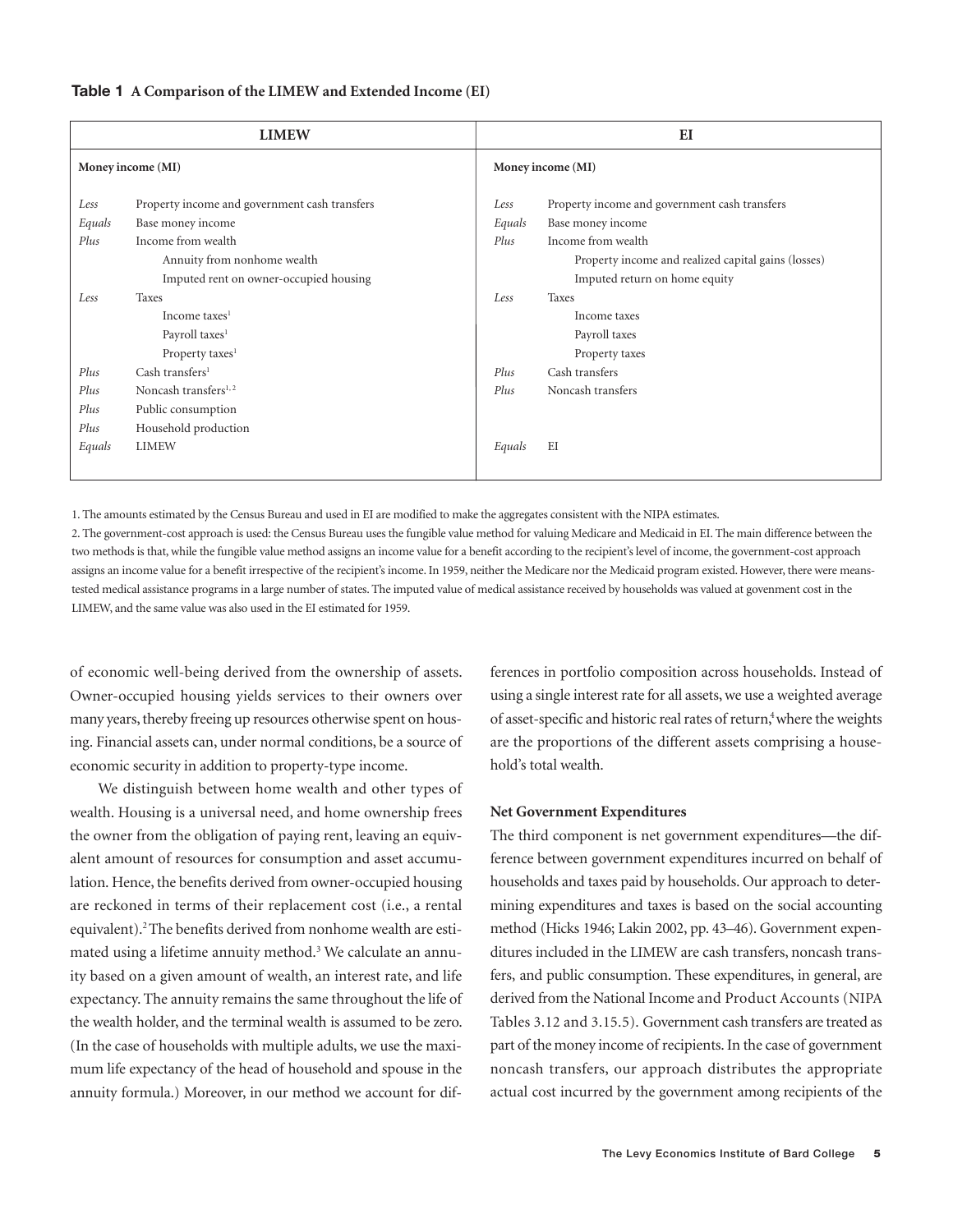benefit.<sup>5</sup> In contrast, the Census Bureau includes the fungible value of medical benefits in EI. The fungible value method is based on the argument that the income value for the recipient of a given noncash transfer is, on average, less than the actual cost incurred by the government in providing that benefit (see, for example, Canberra Group 2001, pp. 24, 65). This valuation method involves estimating how much the household could have paid for the medical benefit after meeting its expenditures on basic items such as food and clothing, with the maximum payment for the medical benefit set equal to the average cost incurred by the government.

We do not use the fungible value approach because it implies that recipients with income below the minimum threshold receive no benefit from the service (like health care). This implication is inconsistent with our goal of measuring the household's access to or command over products. Further, unlike the social accounting method, the fungible value method would not yield the actual total government expenditures when aggregated across recipients. Such a feature is incompatible with our goal of estimating net government expenditures using a consistent methodology.

The other type of government expenditure that we include in the LIMEW is public consumption. We begin with a detailed functional classification of government expenditures. We then exclude certain items that fail to satisfy the general criterion of increasing the household's access to goods or services. These items generally form part of the social overhead (e.g., national defense). Other expenditures, such as transportation, are allocated to households only in part, because a portion of the expenditure is also incurred on behalf of the business sector. The household sector's share in such expenditures can be estimated on the basis of information regarding its utilization (e.g., miles driven by households and businesses). The remaining expenditures (such as health care) are allocated fully to households. We then distribute the expenditures for each functional category among households, using procedures that build on earlier studies employing the governmentcost approach (e.g., Ruggles and O'Higgins 1981). Some expenditures are distributed on the basis of estimated patterns of utilization or consumption, while others are distributed equally among the relevant population.

The final component of net government expenditures is taxes. Our objective is to determine the actual tax payments made by households; we do not consider tax incidence in our analysis. Consistent with the government-cost approach, we align the aggregate taxes estimated in the microdata with their NIPA

counterparts. We include only taxes paid directly by households, including federal and state personal income taxes, property taxes on owner-occupied housing, and payroll taxes (employee portion). Taxes on corporate profits, business-owned property, and other businesses, as well as nontax payments, are not allocated to the household sector because they are paid directly by the business sector.

## **Household Production**

The fourth component of the LIMEW is the imputed value of household production. Three broad categories of unpaid activities are included in the definition of household production: (1) core production activities, such as cooking and cleaning; (2) procurement activities, such as shopping for groceries and clothing; and (3) child care activities, such as caring for babies and reading to children. These activities are considered "production" since they can be assigned, generally, to individuals other than the person who normally performs them, although these other individuals are *not* always a substitute for the person, especially for activities in the third category.6

Our strategy for imputing the value of household production is to value the amount of time spent by individuals on the basis of each activity's replacement cost as indicated by the average earnings of domestic servants or household employees (Kuznets, Epstein, and Jenks 1941, pp. 432–33); Landefeld and McCulla 2000). Research suggests that there are significant differences among households in the quality and composition of the "outputs" of household production, as well as the efficiency of housework (National Research Council 2005, chapter 3). The differentials are correlated with household-level characteristics (such as wealth) and characteristics of household members (such as the influence of parental education on child-rearing practices; see, for example, Yeung and Stafford 2003). Therefore, we modify the replacement-cost procedure and apply a discount or premium to the average replacement cost that depends on how the individual (whose time is being valued) ranks in terms of a performance index. Ideally, the performance index should account for all the relevant factors in determining differentials in household production, and the weights of the factors should be derived from a full-fledged multivariate analysis. Given the absence of such research findings, we incorporated and attached equal weights to three key factors that affect efficiency and quality differentials: household income, educational attainment, and time availability.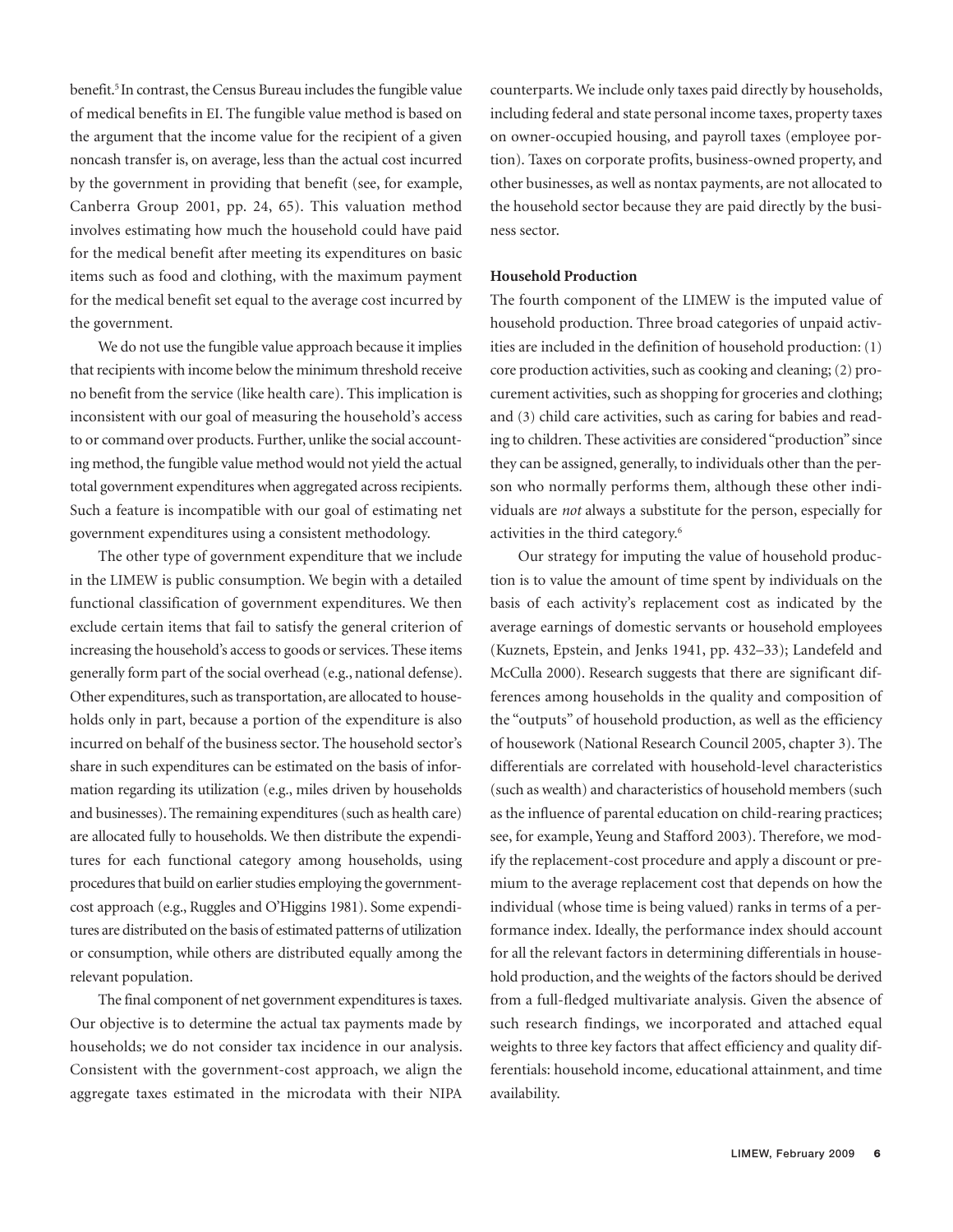#### **Trends in the Level and Composition of Well-Being**

## **Trends**

The picture regarding economic well-being differs substantially between the LIMEW and the two official measures. By construction, MI and EI have average values that are less than our measure. The median value of MI amounted to 59 percent of LIMEW in 1959, 68 percent in 1972, 70 percent in 1982, 65 percent in 1989, 61 percent in 2000, and 57 percent in 2004 (see Table 2). Corresponding ratios of EI to LIMEW are similar. The three measures show somewhat different rates of change over the entire 1959–2004 period. Median EI shows the highest annual rate of growth (0.8 percent), followed by LIMEW (0.7 percent) and MI (0.6 percent). There are also large differences by subperiod. Between 1959 and 1972, both MI and EI grew substantially faster than our measure; indeed, LIMEW increased by *only 4 percent* over the whole period. From 1972 to 1982, both LIMEW and MI fell in absolute terms, while EI grew close to 0.2 percent per year. In contrast, all three indices recorded very high growth rates in the 1982–89 period, but LIMEW grew much faster than MI and EI. Subsequently, from 1989 to 2000, LIMEW again grew faster, at 0.9 percent per year versus 0.7 and 0.4 percent per year for EI and MI, respectively. LIMEW continued to grow, at an even faster pace, between 2000 and 2004 (almost 1.0 percent per year), while both EI and MI declined in absolute terms.

Table 2 also shows two alternative LIMEW indices. If we strip away household production from the LIMEW, we arrive at a measure called *post-fiscal income* (PFI). This measure reflects the effect of net fiscal incidence in an accounting sense; that is, it includes as part of household income all government expenditures incurred on behalf of households (public consumption and transfers), net of tax payments by households. At 1.0 percent per year between 1959 and 2004, the overall growth rate for PFI was the highest compared to all other measures. In comparison, the relatively slow growth of LIMEW was due to the fact that household production grew slowly during this period. There are also notable differences between the growth rates of PFI and the growth rates of MI and EI during the 1980s and 1990s, where the growth rates of PFI, like LIMEW, were higher.

As shown in Table 1 and discussed above, EI is a post-tax, post-transfer measure of economic well-being. For comparison, we also define a similar measure called *comprehensive disposable* income (CDI) that shows the effects of stripping away both household production and public consumption from the LIMEW. Both CDI and EI show very similar rates of increase over the entire 1959–2004 period in spite of subperiod differences. Median CDI declined between 1972 and 1982, while EI showed a positive annual growth rate of 0.2 percent, and EI fell in absolute value between 2000 and 2004, while CDI grew at 0.7 percent per year. In general, EI outpaced CDI during the 1960s and 1970s, while the converse was true thereafter.

Table 2, Addendum A, shows trends in the various measures of well-being in equivalent dollars (i.e., adjusted for differences in family size and composition).7 All three measures—LIMEW, EI, and MI—show higher rates of growth when an equivalence scale adjustment is applied. This difference reflects the reduction in average household size between 1959 and 2004. Median equivalent EI grew the fastest at 1.2 percent per year, followed by LIMEW and MI in a virtual tie at 1.05 and 1.04 percent per year, respectively. As before, median equivalent LIMEW led the way after 1982, while median equivalent EI and MI grew faster than LIMEW before 1982.

Table 2, Addendum B, shows total hours worked. By our calculations, there was a noticeable drop in median annual hours worked from 1959 to 1982 (0.5 percent per year) that was almost entirely due to a large decline in housework. In contrast, there was a marked rise in total hours worked from 1982 to 1989 (0.7 percent per year) that was entirely due to an increase in market work (i.e., the labor market). While there was little change from 1989 to 2000, total hours fell at an annual rate of 0.4 percent between 2000 and 2004, due mainly to the sharp decline in market work. During the 1959–2004 period, median hours worked fell by 7.9 percent overall, as median market work fell by 3.3 percent and housework fell by 18.9 percent.

Figure 1 provides more detail about the time spent by individuals on work in terms of *mean* annual hours. It is clear that the large reduction in housework between 1959 and 1982 was attributable to a sharp drop in housework by women (521 hours). Men actually increased their hours of housework (319 hours), but this did not compensate for the decline among women. Women further reduced their housework by a modest 40 hours between 1982 and 2004, while men continued to increase their hours of housework by 60 hours.

Women nearly doubled their hours of market work from 1959 to 2004. The increase was fairly uniform between each of four subperiods to 2000, but there was a slight decline between 2000 and 2004. Men, on the other hand, showed a general decline in hours of market work throughout the period. Total hours of work by women declined by 73 hours, or 3 percent, from 1959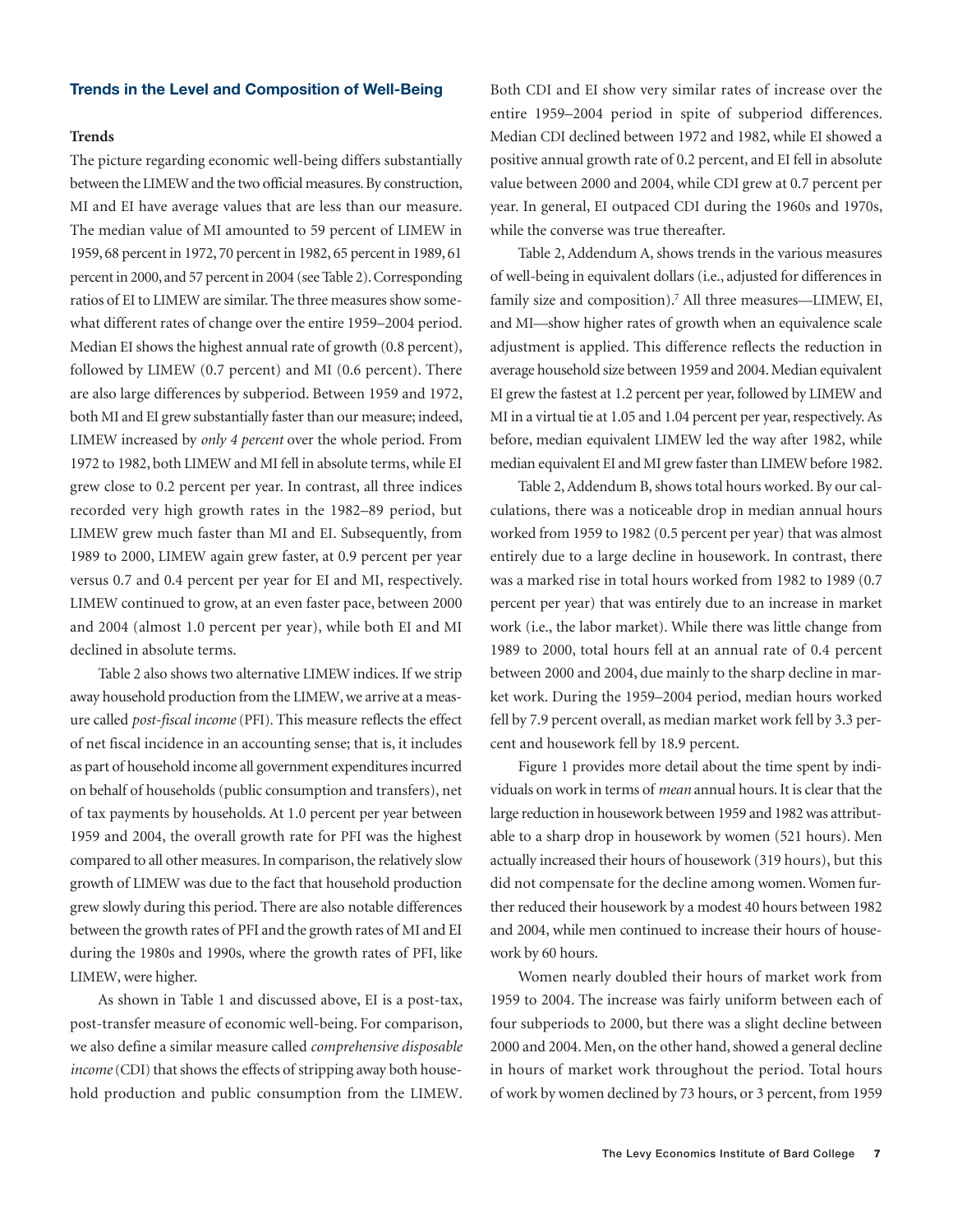## **Table 2 Economic Well-Being and Work, 1959–2004**

|                                                    | <b>Median Values in 2007 Dollars</b> |        |        |        |         |         |  |  |  |  |
|----------------------------------------------------|--------------------------------------|--------|--------|--------|---------|---------|--|--|--|--|
|                                                    | 1959                                 | 1972   | 1982   | 1989   | 2000    | 2004    |  |  |  |  |
| Levy measures                                      |                                      |        |        |        |         |         |  |  |  |  |
| <b>LIMEW</b>                                       | 62,442                               | 65,182 | 61,370 | 74,442 | 82,277  | 85,521  |  |  |  |  |
| Post-fiscal income (PFI) <sup>1</sup>              | 40,735                               | 49,527 | 48,135 | 55,863 | 62,026  | 63,786  |  |  |  |  |
| Comprehensive disposable income (CDI) <sup>2</sup> | 35,372                               | 41,316 | 40,419 | 46,858 | 51,453  | 52,798  |  |  |  |  |
| <b>Official measures</b>                           |                                      |        |        |        |         |         |  |  |  |  |
| Extended income (EI)                               | 33,651                               | 40,371 | 42,210 | 45,369 | 48,954  | 48,342  |  |  |  |  |
| Money income (MI)                                  | 37,051                               | 44,395 | 43,003 | 48,364 | 50,571  | 48,531  |  |  |  |  |
| Addendum A: Equivalence scale adjustment           |                                      |        |        |        |         |         |  |  |  |  |
| Equivalent LIMEW                                   | 70,273                               | 79,304 | 78,754 | 98,113 | 108,914 | 112,649 |  |  |  |  |
| Equivalent EI                                      | 37,991                               | 50,601 | 55,578 | 61,476 | 67,186  | 65,313  |  |  |  |  |
| Equivalent MI                                      | 41,361                               | 53,508 | 55,632 | 64,604 | 68,747  | 65,887  |  |  |  |  |
| Addendum B: Annual hours of work (median values)   |                                      |        |        |        |         |         |  |  |  |  |
| Market work                                        | 2,150                                | 2,105  | 2,080  | 2,236  | 2,340   | 2,080   |  |  |  |  |
| Housework                                          | 2,617                                | 2,065  | 2,155  | 2,103  | 2,063   | 2,123   |  |  |  |  |
| Total                                              | 5,084                                | 4,600  | 4,501  | 4,718  | 4,749   | 4,683   |  |  |  |  |

|                                          | <b>Annual Percentage Change</b> |         |         |           |             |           |  |  |  |  |
|------------------------------------------|---------------------------------|---------|---------|-----------|-------------|-----------|--|--|--|--|
|                                          | 1959-72                         | 1972-82 | 1982-89 | 1989-2000 | $2000 - 04$ | 1959-2004 |  |  |  |  |
| Levy measures                            |                                 |         |         |           |             |           |  |  |  |  |
| <b>LIMEW</b>                             | 0.33                            | $-0.60$ | 2.80    | 0.91      | 0.97        | 0.69      |  |  |  |  |
| PFI                                      | 1.51                            | $-0.28$ | 2.15    | 0.96      | 0.70        | 0.99      |  |  |  |  |
| <b>CDI</b>                               | 1.20                            | $-0.22$ | 2.13    | 0.85      | 0.65        | 0.88      |  |  |  |  |
| Official measures                        |                                 |         |         |           |             |           |  |  |  |  |
| EI                                       | 1.60                            | 0.20    | 1.04    | 0.69      | $-0.31$     | 0.81      |  |  |  |  |
| MI                                       | 1.40                            | $-0.32$ | 1.69    | 0.41      | $-1.02$     | 0.60      |  |  |  |  |
| Addendum A: Equivalence scale adjustment |                                 |         |         |           |             |           |  |  |  |  |
| Equivalent LIMEW                         | 0.93                            | $-0.07$ | 3.19    | 0.95      | 0.85        | 1.05      |  |  |  |  |
| Equivalent EI                            | 2.23                            | 0.94    | 1.45    | 0.81      | $-0.70$     | 1.22      |  |  |  |  |
| Equivalent MI                            | 2.00                            | 0.39    | 2.16    | 0.57      | $-1.06$     | 1.04      |  |  |  |  |
| Addendum B: Annual hours of work         |                                 |         |         |           |             |           |  |  |  |  |
| Market work                              | $-0.16$                         | $-0.12$ | 1.04    | 0.41      | $-2.90$     | $-0.07$   |  |  |  |  |
| Housework                                | $-1.80$                         | 0.43    | $-0.35$ | $-0.18$   | 0.73        | $-0.46$   |  |  |  |  |
| Total                                    | $-0.77$                         | $-0.22$ | 0.67    | 0.06      | $-0.35$     | $-0.18$   |  |  |  |  |
| Addendum C: Real per capita amounts      |                                 |         |         |           |             |           |  |  |  |  |
| GDP <sup>3</sup>                         | 2.73                            | 1.34    | 3.39    | 1.91      | 1.13        | 2.18      |  |  |  |  |
| <b>LIMEW</b>                             | 1.14                            | 0.98    | 3.36    | 1.91      | 0.35        | 1.56      |  |  |  |  |
| EI                                       | 2.17                            | 1.33    | 2.04    | 1.54      | $-0.95$     | 1.52      |  |  |  |  |
| MI                                       | 2.04                            | 1.18    | 2.59    | 1.48      | $-0.79$     | 1.54      |  |  |  |  |

1. PFI equals LIMEW minus the value of household production.

2. CDI equals LIMEW minus the value of household production and public consumption.

3. Change in per capita GDP in 2000 chained dollars (NIPA Table 7.1).

*Source:* Authors' calculations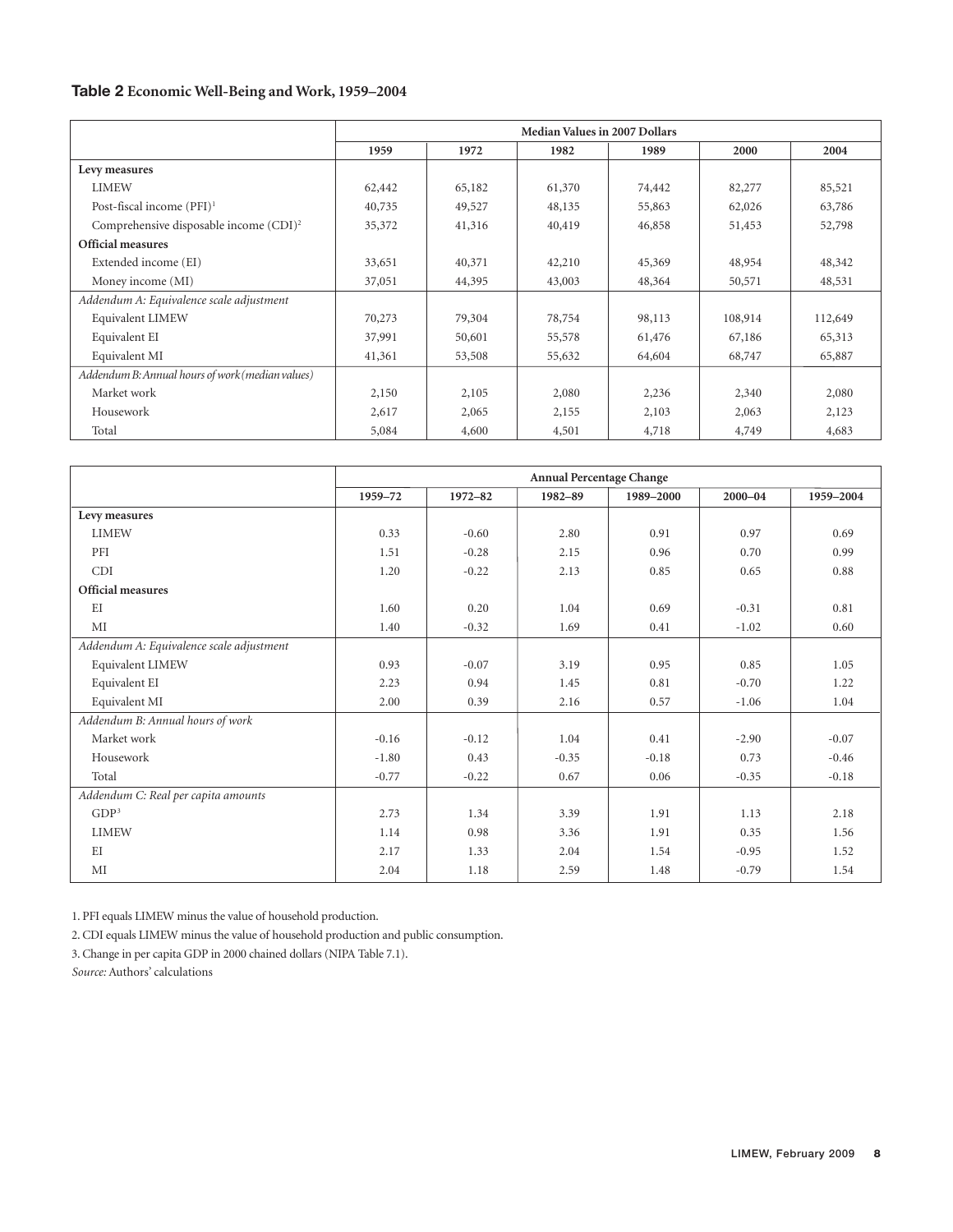to 2004 because of the reduction in housework, while that by men rose by 167 hours, or 7 percent, due to more time spent on housework.

In Table 2, Addendum C, we also compare trends in real per capita GDP, LIMEW, EI, and MI over the 1959–2004 period (see also, Figure 2). GDP grew at an annual rate of 2.2 percent—more than half a percentage point faster than the three indicators of wellbeing—and it grew faster in each subperiod, with the exception of a slightly faster per capita LIMEW growth rate during 1982–2000. This result holds even when we compare the growth in the median value of equivalence scale–adjusted measures of household well-being and per capita GDP. Mean LIMEW also grew slower than GDP per capita between 1959 and 2004 (1.6 versus 2.2 percent annually). When we adjust for the fact that total hours worked was stable over the period, $8$  we still find that the LIMEW value increased much more slowly than GDP per capita. In sum, the growth in household well-being was much slower during the 1959–2004 period than the growth in total output per capita.

Changes in well-being are sensitive to the business cycle. This is most evident for 1982, when there was a deep recession and the unemployment rate was 9.7 percent (Figure 2). Both median LIMEW and median MI recorded negative growth between 1972 and 1982 (although median EI showed a small, positive gain over the period). On the other hand, both LIMEW and MI showed their most rapid gains from 1982 to 1989 (and EI recorded its second largest gain over the period). When the unemployment rate rose from 4.0 to 5.5 percent between 2000 and 2004, both median MI and median EI recorded negative growth, while median LIMEW increased 1.0 percent per year, which was above its average for the 1959–2004 period.

## **Composition of the LIMEW**

The composition of the LIMEW by income quintile for various years is shown in Table 3. The most notable change regarding the total population was in the income from wealth component, which jumped from 10.8 percent in 1959 to 13.9 percent in 1972, and to 17.7 percent in 1982 and 1989 before surging to 22.7 percent in 2000 and falling back to 19.2 percent in 2004 (see also, Figure 3). The fluctuation over time largely reflected the growing magnitude of total wealth, as well as the cycles of boom and bust in the financial markets during the late 1990s and early 2000s.

Net government expenditures as a share of LIMEW rose from 1.8 to 4.1 percent between 1959 and 1982 before declining to 1.6 percent by 2000 and then increasing sharply to 6.8 percent





*Source:* Authors' calculations





*Source:* U.S. Bureau of Economic Analysis, NIPA, Table 7.1; BLS 2009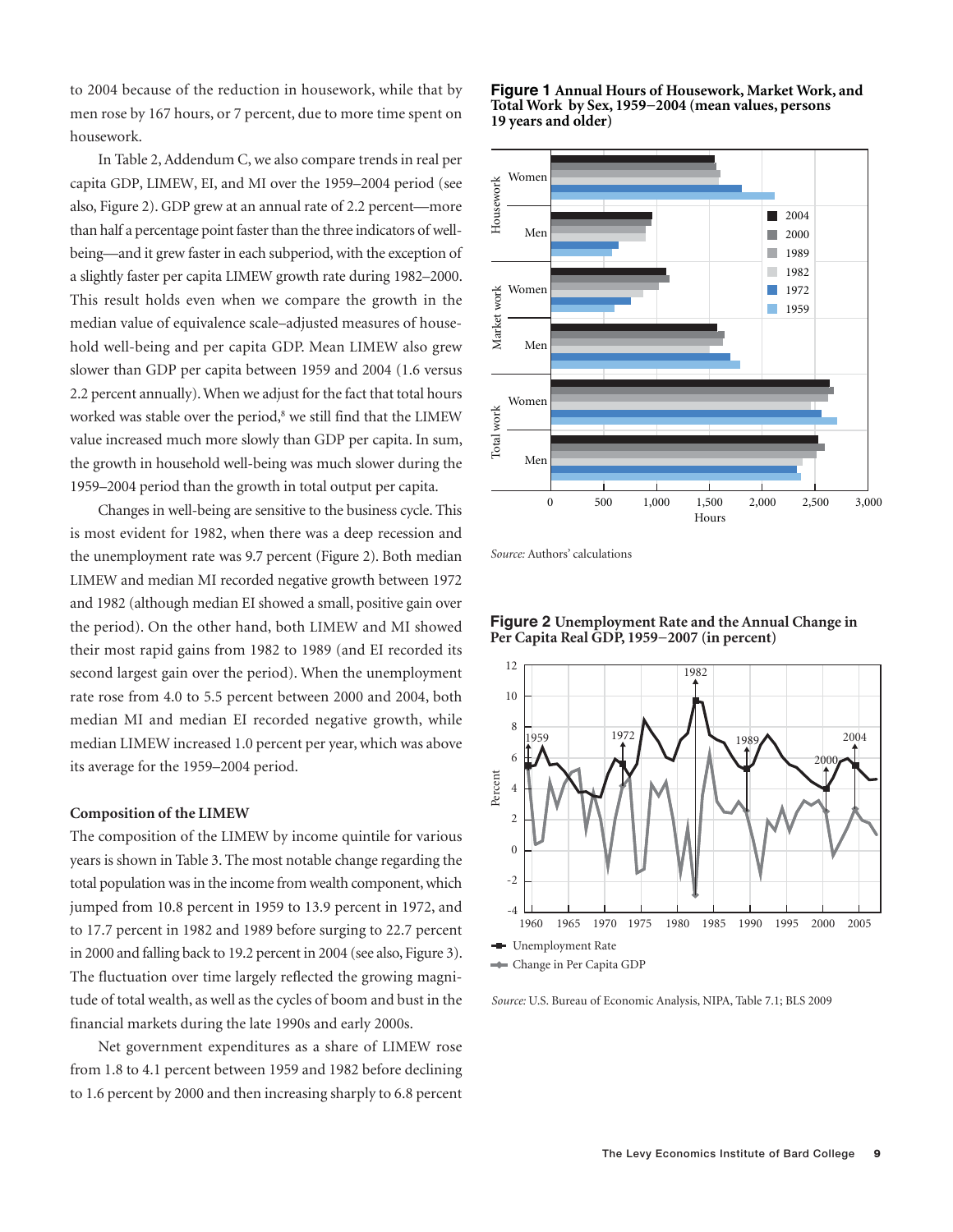## **Table 3 Composition of the LIMEW by Quintile, 1959–2004 (in percent)**

| Quintiles                   | Mean LIMEW<br>(in 2007 dollars) | Total   | Base<br>Income | Income from<br>Wealth | Net Government<br>Expenditures | Household<br>Production |
|-----------------------------|---------------------------------|---------|----------------|-----------------------|--------------------------------|-------------------------|
| 1959                        |                                 |         |                |                       |                                |                         |
| Lowest                      | 20,057                          | 100     | 45.9           | 10.1                  | 11.4                           | 32.7                    |
| Second                      | 42,754                          | 100     | 53.7           | $7.4\,$               | $7.7\,$                        | 31.2                    |
| Third                       | 62,442                          | 100     | 58.0           | 6.4                   | 3.2                            | 32.4                    |
| Fourth                      | 83,163                          | 100     | 57.5           | $7.0\,$               | 1.4                            | 34.1                    |
| Highest                     | 148,031                         | 100     | 53.9           | 15.8                  | $-1.6$                         | 32.0                    |
| $\mathop{\rm All}\nolimits$ | 71,289                          | 100     | 55.0           | 10.8                  | 1.8                            | 32.5                    |
| 1972                        |                                 |         |                |                       |                                |                         |
| Lowest                      | 21,934                          | 100     | 42.4           | 7.1                   | 27.8                           | 22.7                    |
| Second                      | 44,782                          | 100     | 52.1           | 8.5                   | 17.3                           | 22.1                    |
| Third                       | 65,448                          | 100     | 61.9           | $8.2\,$               | $7.1\,$                        | 22.8                    |
| Fourth                      | 89,914                          | 100     | 64.6           | $8.8\,$               | 2.2                            | 24.4                    |
| Highest                     | 159,263                         | 100     | 58.7           | 21.7                  | $-4.2$                         | 23.8                    |
| $\mbox{All}$                | 76,270                          | 100     | 58.9           | 13.9                  | 3.6                            | 23.5                    |
| 1982                        |                                 |         |                |                       |                                |                         |
| Lowest                      | 23,571                          | 100     | 43.6           | 7.4                   | 30.7                           | 18.3                    |
| Second                      | 42,896                          | 100     | 55.1           | $7.7\,$               | 18.4                           | 18.8                    |
| Third                       | 61,555                          | 100     | 59.3           | $8.1\,$               | 11.7                           | 20.9                    |
| Fourth                      | 84,908                          | 100     | 64.6           | 9.3                   | 3.7                            | 22.4                    |
| Highest                     | 163,938                         | 100     | 56.1           | 29.9                  | $-6.0$                         | $20.0\,$                |
| $\mathop{\rm All}\nolimits$ | 75,375                          | 100     | 57.7           | 17.8                  | 4.1                            | $20.5\,$                |
| 1989                        |                                 |         |                |                       |                                |                         |
| Lowest                      | 28,359                          | 100     | 50.9           | 6.8                   | 21.6                           | 20.7                    |
| Second                      | 52,065                          | 100     | 54.4           | $7.4\,$               | 15.8                           | 22.4                    |
| Third                       | 74,670                          | 100     | 57.7           | 8.1                   | 10.1                           | 24.2                    |
| Fourth                      | 103,231                         | 100     | 60.7           | 10.2                  | $4.0\,$                        | 25.2                    |
| Highest                     | 198,670                         | 100     | 53.1           | 30.6                  | $-5.8$                         | 22.1                    |
| $\mbox{All}$                | 91,401                          | 100     | 55.6           | 18.2                  | 3.2                            | 23.1                    |
| 2000                        |                                 |         |                |                       |                                |                         |
| Lowest                      | 30,536                          | 100     | 56.3           | 6.5                   | 18.0                           | 19.3                    |
| Second                      | 56,640                          | 100     | 57.4           | $7.5\,$               | 13.2                           | 21.8                    |
| Third                       | 82,488                          | 100     | 58.1           | 8.7                   | $9.8\,$                        | 23.5                    |
| Fourth                      | 116,306                         | 100     | 58.0           | 11.7                  | 5.2                            | 25.0                    |
| Highest                     | 265,704                         | 100     | 50.5           | 37.0                  | $-6.9$                         | 19.3                    |
| $\mbox{All}$                | 110,338                         | 100     | 54.3           | 22.7                  | 1.6                            | 21.4                    |
| $\boxed{2004}$              |                                 |         |                |                       |                                |                         |
| Lowest                      | 31,119                          | 100     | 53.4           | $4.2\,$               | 22.2                           | 20.3                    |
| Second                      | 58,538                          | 100     | 52.3           | $5.8\,$               | 19.1                           | 22.8                    |
| Third                       | 85,772                          | $100\,$ | 53.0           | $7.4\,$               | 15.1                           | 24.5                    |
| Fourth                      | 121,293                         | 100     | 53.0           | $10.2\,$              | 11.3                           | 25.4                    |
| Highest                     | 260,861                         | 100     | 51.4           | 32.1                  | $-2.7$                         | $19.1\,$                |
| All                         | 111,519                         | 100     | 52.2           | 19.2                  | 6.8                            | 21.8                    |

*Source:* Authors' calculations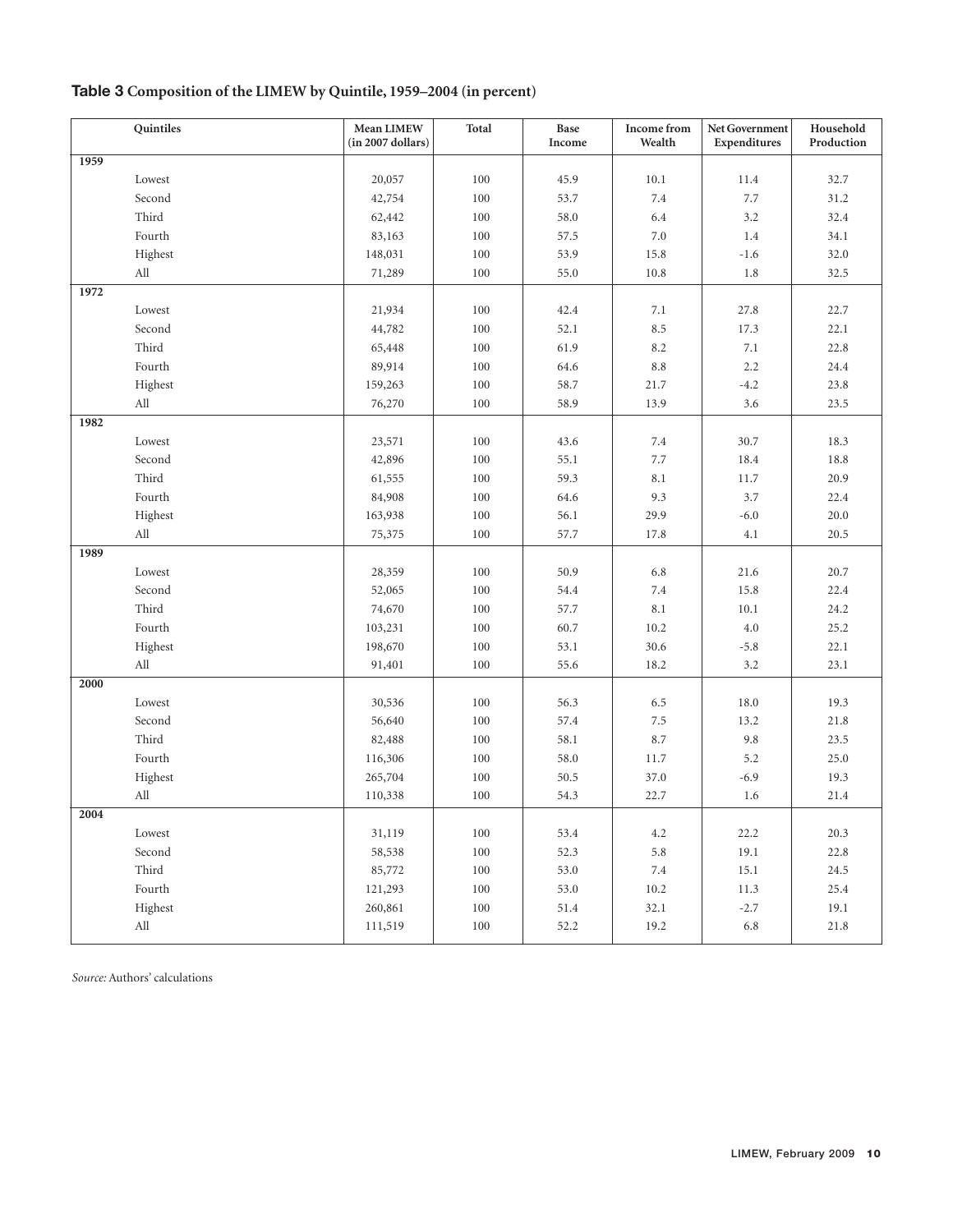in 2004. The initial increase reflected the sharp growth in transfers and, to a lesser extent, public consumption that outstripped the growth in taxes (Figure 3). The subsequent decline after 1982 reflected the opposite trend, when taxes rose much faster than transfers and public consumption. The sharp increase after 2000 reflects the plunge in average taxes by \$3,300 (in 2007 dollars),<sup>9</sup> from 16.6 to 13.4 percent of LIMEW, combined with the growth in transfers and public consumption.

The share of household production in the LIMEW fell sharply, from 32.5 percent in 1959 to 20.5 percent in 1982, before rebounding to 23.1 percent in 1989 and subsequently falling to less than 22 percent thereafter. The composition of the LIMEW in terms of household production clearly exhibits a countercyclical pattern as well as the decline in housework, which was particularly evident between 1959 and 1982 (see Table 2 and Figure 1).

Table 3 shows marked differences in the importance of various components in the LIMEW across quintiles. Income from wealth becomes progressively more important, ranging from 4.2 percent for the lowest quintile to 32.1 percent for the highest quintile in 2004. The opposite is the case for net government expenditures, which ranged from 22.2 percent for the lowest quintile to minus 2.7 percent for the highest quintile. There is much less variation across quintiles in terms of base income and household production. Base income shows almost no variation, although in earlier years its share tended to peak in the third and fourth quintiles. The share of household production tended to rise between the lowest and fourth quintile before falling off for the highest quintile.

It is also interesting to examine how the composition of the LIMEW has changed for households in different parts of the distribution because the relative importance of individual components can vary across quintiles. It appears that the most dramatic changes take place at the bottom and top of the distribution. For the lowest quintile, the share of net government expenditures surged from 11.4 percent in 1959 to 27.8 percent in 1972, and to 30.7 percent in 1982, which was due, most likely, to a deep recession. The share of net government expenditures then fell to 21.6 percent in 1989 and to 18.0 percent in 2000, before returning to its 1989 share of 22.2 percent in 2004. The share of base income for the lowest quintile decreased slightly, from 45.9 percent in 1959 to 43.6 percent in 1982, rose to 50.9 percent in 1989 and to 56.3 percent in 2000, and subsequently fell to 53.4 percent in 2004. In contrast, there was a substantial and almost continuous fall in the share of income from wealth (from 10.1 percent in

**Figure 3 Composition of the LIMEW, 1959−2004 (in percent)**



*Source:* Authors' calculations

1959 to 4.2 percent in 2004), while the share of household production also fell during the period, from 33.6 to 20.3 percent.

There was a sizable increase in the share of income from wealth for the highest quintile, which rose from 15.8 percent in 1959 to 29.9 percent in 1982 and to 37.0 percent in 2000 before declining to 32.1 percent in 2004. This was accompanied by a decline in the relative importance of base income (from 54.0 to 51.4 percent) and household production (from 32.0 to 19.1 percent). The share of net government expenditures also fell, from minus 1.6 percent in 1959 to minus 6.9 percent in 2000 before rising sharply to minus 2.7 percent in 2004. Thus, it appears that the transformation in the structure of well-being over four decades played out differently for households in the lowest and highest quintiles. For households at the bottom of the distribution, the transformation meant a greater reliance on base income (mainly labor income) and net government expenditures. For households at the top of the distribution, however, income from wealth became significantly more important in lieu of base income and household production.

#### **Sources of Growth of the LIMEW**

Figure 4 shows the contribution to the overall change in mean LIMEW by component and subperiod. From 1959 to 1972, mean LIMEW grew by 8 percent. The main contributor was the growth in base income, which accounted for 8.1 percentage points. The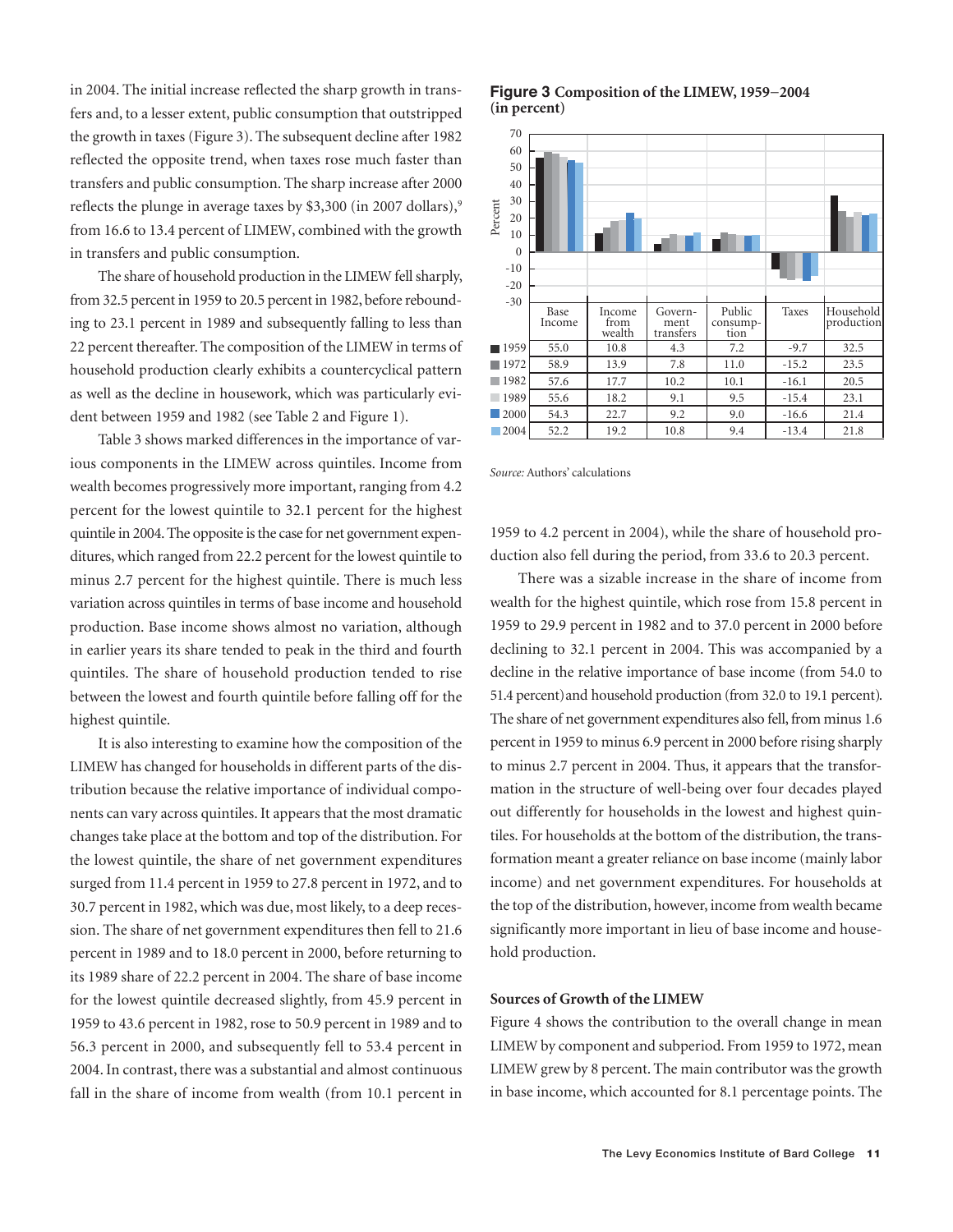

## **Figure 4 Contribution to the Percentage Change in Mean LIMEW (in percent)**

*Source:* Authors' calculations

growth of income from wealth and net government expenditures accounted for another 5.0 and 2.1 percentage points, respectively. In contrast, household production subtracted 7.4 percentage points from overall growth. Between 1972 and 1982, mean LIMEW fell by 2.4 percentage points. The growth in income from wealth and net government expenditures both made positive contributions, whereas base income and household production declined in absolute terms.

Mean LIMEW surged by 21.3 percent between 1982 and 1989. The main contributors were the growth in base income (9.7 percentage points) and household production (7.5 percentage points), while income from wealth added 4.3 percentage points. Mean LIMEW surged another 20.7 percent between 1989 and 2000, when base income and income from wealth made almost equal contributions (9.9 and 9.3 percentage points, respectively), household production added 2.8 percentage points, and net government expenditures showed negative growth.

Mean LIMEW grew by a meager 1.1 percent between 2000 and 2004 because of declines in base income and income from wealth, a rather small contribution of 0.6 percentage points from household production, and an additional 5.2 percentage points from government expenditures.

## **Figure 5 Contribution to the Percentage Change in Mean LIMEW of the Third Quintile (in percent)**



*Source:* Authors' calculations

Over the entire 1959–2004 period, mean LIMEW registered a 56 percent increase, of which 47 percent (26.7 percentage points) emanated from the growth in base income and 34 percent (19.3 percentage points) from the gains in income from wealth. Net government expenditures contributed 16 percent (8.8 percentage points), whereas household production remained virtually unchanged over the period.

## **The Middle Class**

We now turn to a closer examination of the changes in the third quintile of the LIMEW distribution, because the trends in the mean value of LIMEW for this quintile provide a close approximation to the changes in the median LIMEW for all households. Focusing on the mean LIMEW for the third quintile allows us to assess the roles played by different components of the LIMEW in the well-being of the average household. The third quintile is sometimes considered the "middle class," and we follow that convention here. As noted before, median LIMEW in 1982 was lower than in 1959. The same pattern could be observed also for mean LIMEW for the third quintile. The decline in the latter was partially due to the decline in household production from 32.4 to 20.9 percent or \$7,400 (see Tables 3 and 4, and Figure 5). Housework hours and the unit value of housework represented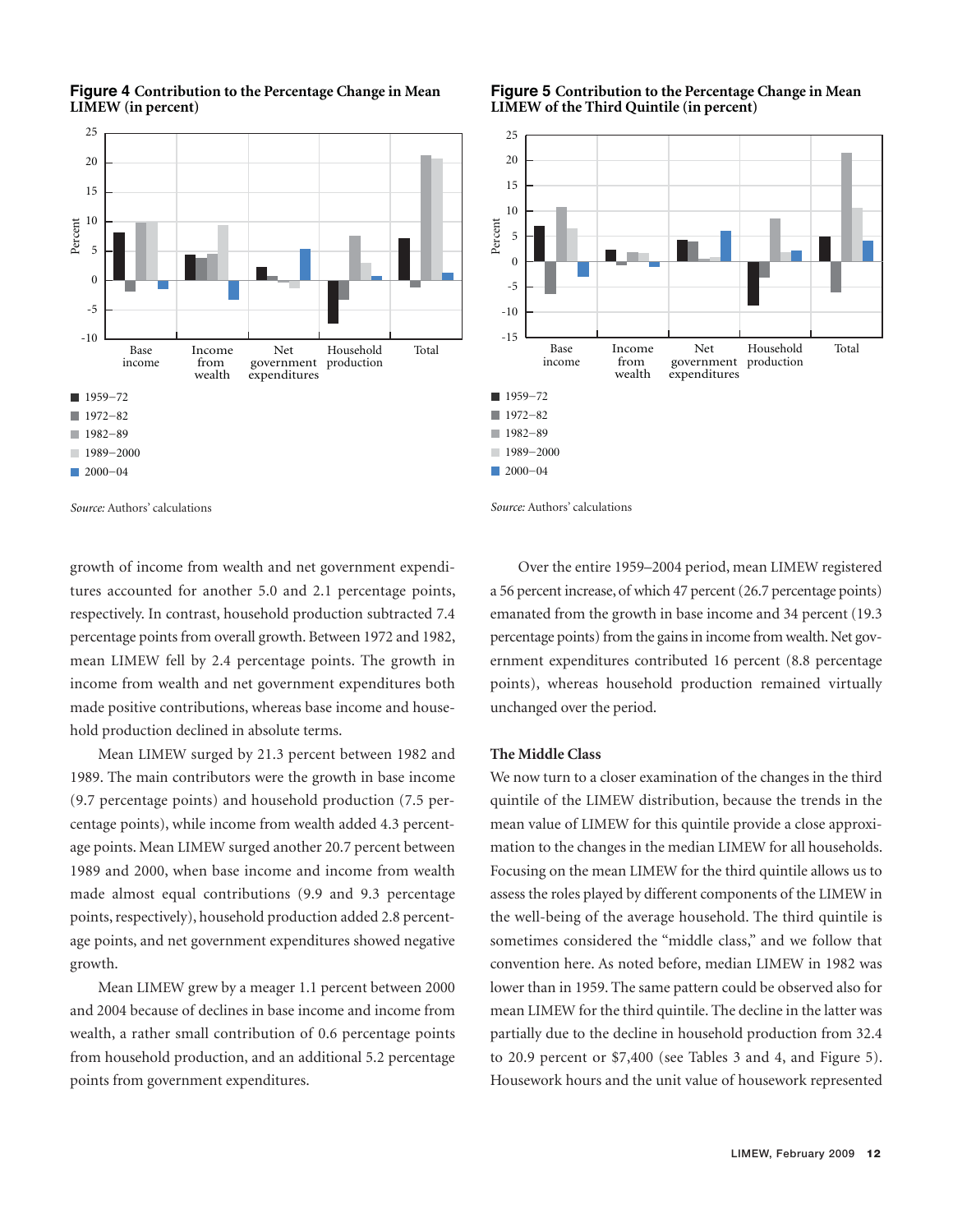## **Table 4** Contribution of Major Components to the Change in Middle-Class<sup>1</sup> Economic Well-Being, **by Period and Measure (in percentage points)**

|                                                                            | 1959-72      |        | $1972 - 82$ |              |        | 1982-89 |              |        | 1989-2000 |              |        | $2000 - 04$ |              |        | 1959-2004 |              |         |      |
|----------------------------------------------------------------------------|--------------|--------|-------------|--------------|--------|---------|--------------|--------|-----------|--------------|--------|-------------|--------------|--------|-----------|--------------|---------|------|
|                                                                            | <b>LIMEW</b> | $E$ I  | MI          | <b>LIMEW</b> | EI     | MI      | <b>LIMEW</b> | E      | MI        | <b>LIMEW</b> | EI     | MI          | <b>LIMEW</b> | EI     | MI        | <b>LIMEW</b> | EI      | MI   |
| <b>Base income</b>                                                         | 6.9          | 11.0   | 10.3        | $-6.2$       | $-6.5$ | $-7.1$  | 10.7         | 12.4   | 12.7      | 6.5          | 5.6    | 6.2         | $-3.0$       | $-1.7$ | $-3.7$    | 14.8         | 23.6    | 19.7 |
| Income from wealth                                                         | 2.2          | 6.5    | 2.2         | $-0.6$       | 8.1    | 2.2     | 1.7          | $-3.3$ | 0.6       | 1.5          | $-0.1$ | $-1.9$      | $-1.0$       | $-4.2$ | $-1.4$    | 3.8          | 6.0     | 1.1  |
| Home wealth                                                                | 1.6          | 4.2    |             | $-0.8$       | 7.3    |         | 0.5          | $-4.5$ |           | $-0.4$       | 0.1    |             | $-0.6$       | $-1.9$ |           | $-0.2$       | 4.9     |      |
| Nonhome wealth                                                             | 0.7          | 2.2    |             | 0.2          | 0.8    |         | 1.2          | 1.2    |           | 2.0          | $-0.2$ |             | $-0.4$       | $-2.3$ |           | 3.9          | 1.1     |      |
| Net government expenditures                                                | 4.2          | 5.2    | 6.3         | 3.9          | 0.8    | 2.8     | 0.5          | $-1.6$ | $-1.2$    | 0.7          | 2.6    | 1.1         | 6.0          | 4.3    | 1.1       | 17.6         | 14.0    | 11.0 |
| <b>Transfers</b>                                                           | 5.3          | 10.8   | 6.3         | 3.9          | 3.7    | 2.8     | 0.6          | 0.9    | $-1.2$    | 2.2          | 3.4    | 1.1         | 2.7          | 2.3    | 1.1       | 16.2         | 24.3    | 11.0 |
| Public consumption                                                         | 4.4          |        |             | $-0.5$       |        |         | 2.0          |        |           | 1.5          |        |             | 0.6          |        |           | 8.5          |         |      |
| <b>Taxes</b>                                                               | $-5.6$       | $-5.3$ |             | 0.5          | $-3.0$ |         | $-2.1$       | $-2.5$ |           | $-3.0$       | $-0.8$ |             | 2.7          | 2.1    |           | $-7.1$       | $-10.1$ |      |
| Household production <sup>2</sup>                                          | $-8.6$       |        |             | $-3.1$       |        |         | 8.4          |        |           | 1.8          |        |             | 2.0          |        |           | 1.3          |         |      |
| Total <sup>3</sup>                                                         | 4.8          | 22.7   | 18.8        | $-5.9$       | 2.3    | $-2.1$  | 21.3         | 7.4    | 12.2      | 10.5         | 8.1    | 5.3         | 4.0          | $-1.5$ | $-4.0$    | 37.4         | 43.6    | 31.9 |
| Addendum: Decomposition of the change in household production (in percent) |              |        |             |              |        |         |              |        |           |              |        |             |              |        |           |              |         |      |
| Total change                                                               | 100.0        |        |             | 100.0        |        |         | 100.0        |        |           | 100.0        |        |             | 100.0        |        |           | 100.0        |         |      |
| Contribution to the change from:                                           |              |        |             |              |        |         |              |        |           |              |        |             |              |        |           |              |         |      |
| Change in hours                                                            | $-45.5$      |        |             | 10.8         |        |         | 2.4          |        |           | $-15.1$      |        |             | 30.8         |        |           | $-266.7$     |         |      |
| Change in unit value                                                       | $-54.5$      |        |             | $-110.8$     |        |         | 97.6         |        |           | 115.1        |        |             | 69.2         |        |           | 366.7        |         |      |

1. *Middle class* refers to the third quintile of the measure.

2. Unit value of household production equals total value of household production divided by total hours of household production.

3. Refers to the percent change in the third quintile's average between the two years.

*Source:* Authors' calculations

28 and 72 percent of the decline, respectively (numbers not shown). This decline was partially offset by robust growth in net government expenditures, which climbed from 3.2 to 11.7 percent of the LIMEW, or by \$5,200. Another reason for sluggish growth of the LIMEW was the drop in base income between 1972 and 1982 (from 61.9 to 59.3 percent, or by \$4,800) that wiped out the \$4,400 gain in the previous period.

The composition of the LIMEW for the middle quintile remained relatively stable from 1982 to 1989. It appears that the high growth rate of overall median LIMEW (2.8 percent per year) and mean LIMEW of the middle quintile was due to the relatively balanced growth of all four components. In particular, average base income for the middle quintile rose by \$6,600, and household production increased by \$5,200. Most of the gain (97 percent) in household production was due to a rise in the unit value of housework.

The growth of overall median LIMEW and mean LIMEW for the middle quintile slowed between 1989 and 2000. The composition of the LIMEW for the middle quintile was relatively stable, so the slowdown in overall growth was attributable to all components. Between 2000 and 2004, however, the composition of the LIMEW shifted dramatically in favor of net government expenditures, which rose by \$4,900, while base income and income from wealth declined by \$2,500 and \$800, respectively.

Mean LIMEW of the middle quintile grew by 37 percent (the same as median LIMEW for all households) over the 1959–2004 period. Almost half of the gain (17.6 percentage points) was due to an increase in net government expenditures (see Table 4 and Figure 5) in the form of an increase in transfers (16.2 percentage points) and public consumption (8.5 percentage points), while an increase in the tax burden subtracted 7.1 percentage points. Base income added 14.8 percentage points (or 40 percent) to the growth of the middle class, while income from wealth represented less than 4 percentage points (nonhome wealth accounted for more than 100 percent, since home wealth declined slightly). Household production related to the middle class barely changed, on net, over the period.

Table 4 also presents the major components of the middle quintile for the EI and MI measures. According to EI, the economic well-being of the middle class improved by 43.6 percent between 1959 and 2004. The improvement stemmed from an increase in base income (54 percent, or 23.6 percentage points);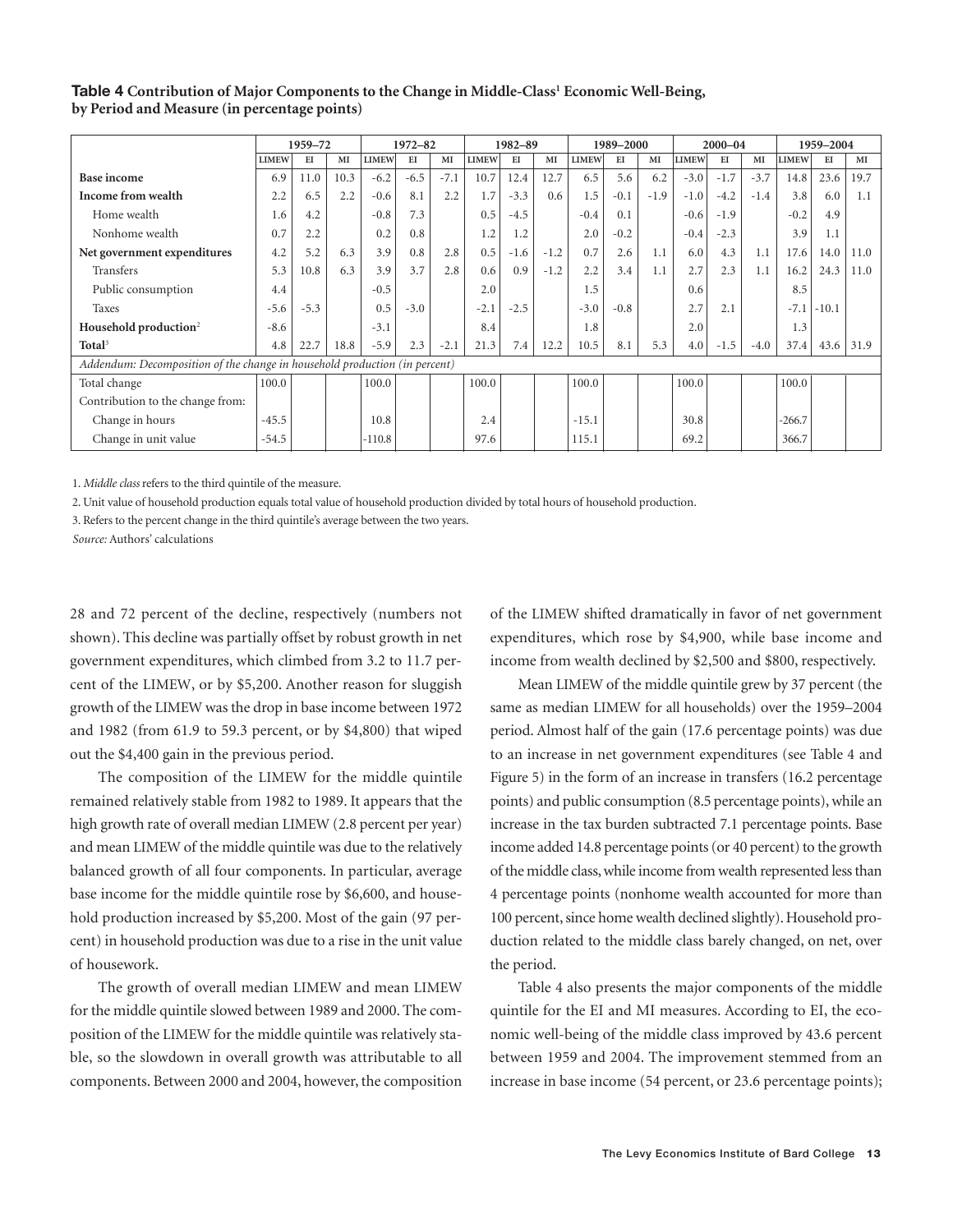net government expenditures (32 percent); and income from wealth (14 percent). According to MI, the middle class improved by 31.9 percent due to the growth in base income (62 percent, or 19.7 percentage points) and cash transfers (35 percent).

According to the LIMEW measure, the public sector was the leading source of the growth of middle class well-being between 1959 and 2004. Labor income also contributed strongly to wellbeing, while the gain in income from wealth was relatively minor. According to the EI and MI measures, however, most of the growth of middle class well-being was due to the rise in labor earnings.

## **Conclusion**

We find that, by any measure, median household well-being grew sluggishly over the 1959–2004 period, particularly when compared to the annual growth rate of GDP per capita (2.2 percent). EI showed the highest annual growth rate (0.8 percent), followed by the LIMEW (0.7 percent) and MI (0.6 percent). When we exclude household production from the LIMEW to obtain PFI, however, the annual growth rate is 1.0 percent, because household production for the middle quintile showed almost no change over the period. In fact, median hours of housework fell by 19 percent, but this was offset entirely by an increase in the unit value of household work.

The various measures exhibit different responses over time. MI and EI showed much higher growth than the LIMEW from 1959 to 1972, but the LIMEW grew faster from 1972 to 2004, particularly in the 1982–89 period. It appears that the main factor in the differences in economic well-being is the composition of the measures.

Base income as a share of the LIMEW declined from 1959 to 2004, particularly after 1972, while income from wealth increased, particularly from 1989 to 2000. Both government transfers and public consumption grew substantially from 1959 to 1982 but showed only minor fluctuations in subsequent years. Taxes showed a big increase from 1959 to 1972 before remaining somewhat stable and then registering a marked decline between 2000 and 2004.

The compositional change of the LIMEW differed between the top and bottom quintiles. Between 1959 and 2004, households at the bottom of the distribution became more reliant on base income (mainly labor income) and net government expenditures. On the other hand, income from wealth almost doubled as a share of the LIMEW for households at the top of the distribution. For the middle quintile, net government expenditures accounted for

half of the overall increase in the LIMEW (i.e., transfers and public consumption). Base income accounted for another 40 percent, while gains in income from wealth were relatively small.

The period from 2000 to 2004 is particularly interesting. Median LIMEW grew by 1.0 percent annually, while median MI and EI showed net declines. Net government expenditures accounted for *150 percent* of the growth of the LIMEW (due equally to gains in transfers and reductions in taxes) as base income and income from wealth declined in absolute terms. Indeed, as shown in Table 5, this was a period when the total government balance (i.e., all levels of government) underwent an enormous shift—from a surplus of \$159 billion to a deficit of \$509 billion.

On a final note, it is important to recognize the crucial role of net government expenditures in the economic well-being of the population; particularly, the poor and the middle class. As noted above, the largest source of increase in the LIMEW for the middle class over 1959–2004 was the growth in net government spending (especially in the early 2000s). It is worth noting that the Obama Administration's proposed design for a fiscal stimulus package could improve the broader economic well-being of the poor and the middle class while also creating jobs.

## **Acknowledgments**

We are deeply indebted to the Alfred P. Sloan Foundation for financial support for this project. We are also grateful to Hyunsub Kum and Melissa Mahoney for their assistance.

## **Notes**

- 1. The Bureau described this income measure as "money income plus realized capital gains (losses), less income and payroll taxes, plus [the] value of employer-provided health benefits and all noncash transfers, plus imputed return [on] home equity" (U.S. Census Bureau 2003). From 2006 onward, the Bureau has introduced a measure called "disposable income" (DI) that differs from EI due to the exclusion of imputed values for health insurance (both employer-provided health insurance and government-provided Medicare and Medicaid). DI is also different from EI because it is net of work-related expenses (U.S. Census Bureau 2007).
- 2. This is consistent with the approach adopted in the U.S. national accounts.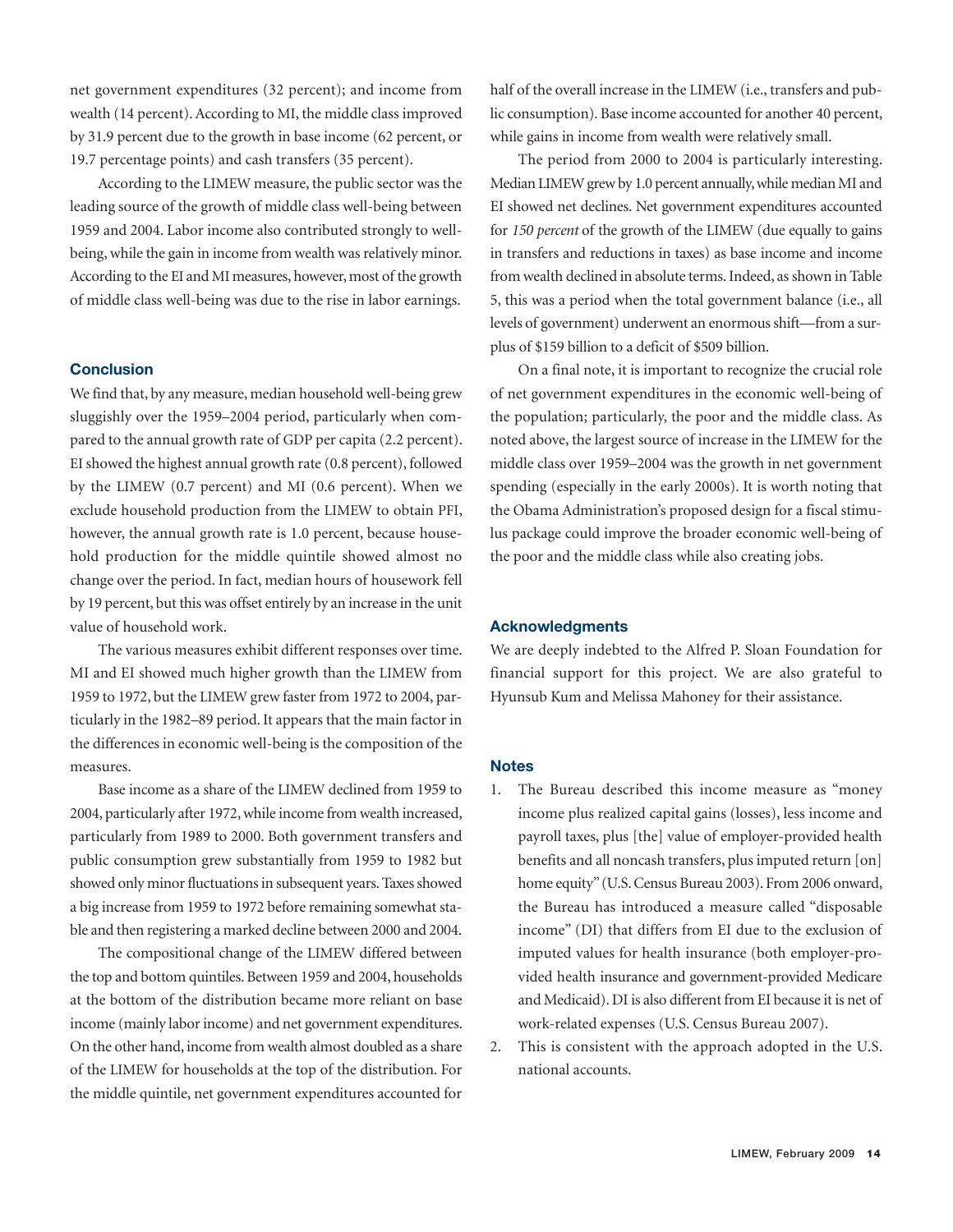## **Table 5 Government Receipts and Expenditures, 1959–2004 (in billions of dollars)**

|                                                | 1959   | 1972    | 1982    | 1989    | 2000     | 2004     |
|------------------------------------------------|--------|---------|---------|---------|----------|----------|
| Total receipts <sup>1</sup>                    | 124.8  | 353.6   | 948.6   | 1,638.8 | 3,161.6  | 3,284.5  |
| Tax payments in the LIMEW <sup>2</sup>         | 51.2   | 161.8   | 476.4   | 787.0   | 1,644.9  | 1,545.4  |
| Other receipts                                 | 73.6   | 191.8   | 472.2   | 851.8   | 1,516.7  | 1,739.1  |
| Total expenditures <sup>3</sup>                | 130.6  | 369.9   | 1,106.4 | 1,815.5 | 3,002.6  | 3,793.2  |
| Government expenditures in the LIMEW           | 60.5   | 200.1   | 597.1   | 949.3   | 1,803.1  | 2,322.5  |
| <b>Transfers</b>                               | 22.5   | 82.9    | 300.7   | 464.6   | 911.3    | 1,238.3  |
| Public consumption                             | 38.0   | 117.2   | 296.4   | 484.7   | 891.8    | 1,084.2  |
| Other expenditures                             | 70.1   | 169.8   | 509.3   | 866.2   | 1,199.5  | 1,470.7  |
| Net government expenditures in the LIMEW       | 9.3    | 38.3    | 120.7   | 162.3   | 158.2    | 777.1    |
| Other net government expenditures              | $-3.5$ | $-22.0$ | 37.1    | 14.4    | $-317.2$ | $-268.4$ |
| Total net government expenditures <sup>4</sup> | 5.8    | 16.3    | 157.8   | 176.7   | $-159.0$ | 508.7    |

1. Total receipts (NIPA Table 3.1, line 30) are the sum of current taxes, contributions for government social insurance, income receipts on assets, current transfer receipts, and current surplus of government enterprises.

2. Tax payments in the LIMEW consist of income taxes, payroll taxes, and property taxes on owner-occupied homes.

3. Total expenditures (NIPA Table 3.1, line 33) consist of current transfer payments, interest payments, subsidies, consumption expenditures and gross investment, capital transfer payments, and purchases of nonproduced assets.

4. Net government expenditures are expenditures minus taxes (receipts).

*Source:* Authors' calculations

- 3. This method gives a better indication of resource availability on a sustainable basis over the expected lifetime than the standard bond-coupon method. The latter simply applies a uniform interest rate to the value of nonhome wealth. It thereby assumes away differences in overall rates of return for individual households ascribable to differences in household portfolios. It also assumes that the amount of wealth remains unchanged over the expected (conditional) lifetime of the wealth holder.
- 4. The rate of return used in our procedure is real total return (the sum of the change in capital value and income from the asset, adjusted for inflation). For example, the real total return for stocks would be the inflation-adjusted sum of the change in stock prices plus dividend yields.
- 5. In the case of Medicare and Medicaid—by far the biggest items in this list—the relevant cost is the "insurance value" differentiated by risk classes.
- 6. The third-party principle is sometimes ambiguous in the case of personal care activities such as shaving (see OECD 1995, p. 11).
- 7. The equivalence scale used here is the three-parameter scale employed in the U.S. Census Bureau's (2001) experimental poverty measures. The three parameters attempt to take into account the following features of household consumption:

on average, children consume less than adults; consumption rises less than proportionately with household size; and, the increase in household consumption is generally more when a child is added to a single-person family than when a child is added to a two-person family.

- 8. Mean annual hours for adults increased by 0.04 percent and median hours for households declined by minus 0.18 percent during this period (calculations are not shown in the table).
- 9. All dollar values for the remainder of this publication are in 2007 dollars, unless otherwise noted.

## **References**

- Bureau of Labor Statistics (BLS). 2009. "Labor Force Statistics from the Current Population Survey, 1998–2008." Washington, D.C.: U.S. Department of Labor. http://data.bls.gov/PDQ/servlet/SurveyOutputServlet? data\_tool=latest\_numbers&series\_id=LNS14000000 (accessed January 10).
- Canberra Group. 2001. *Expert Group on Household Income Statistics: Final Report and Recommendations*. Ottawa, Canada.
- Hicks, U. K. 1946. "The Terminology of Tax Analysis." *The Economic Journal* (March): 38–50.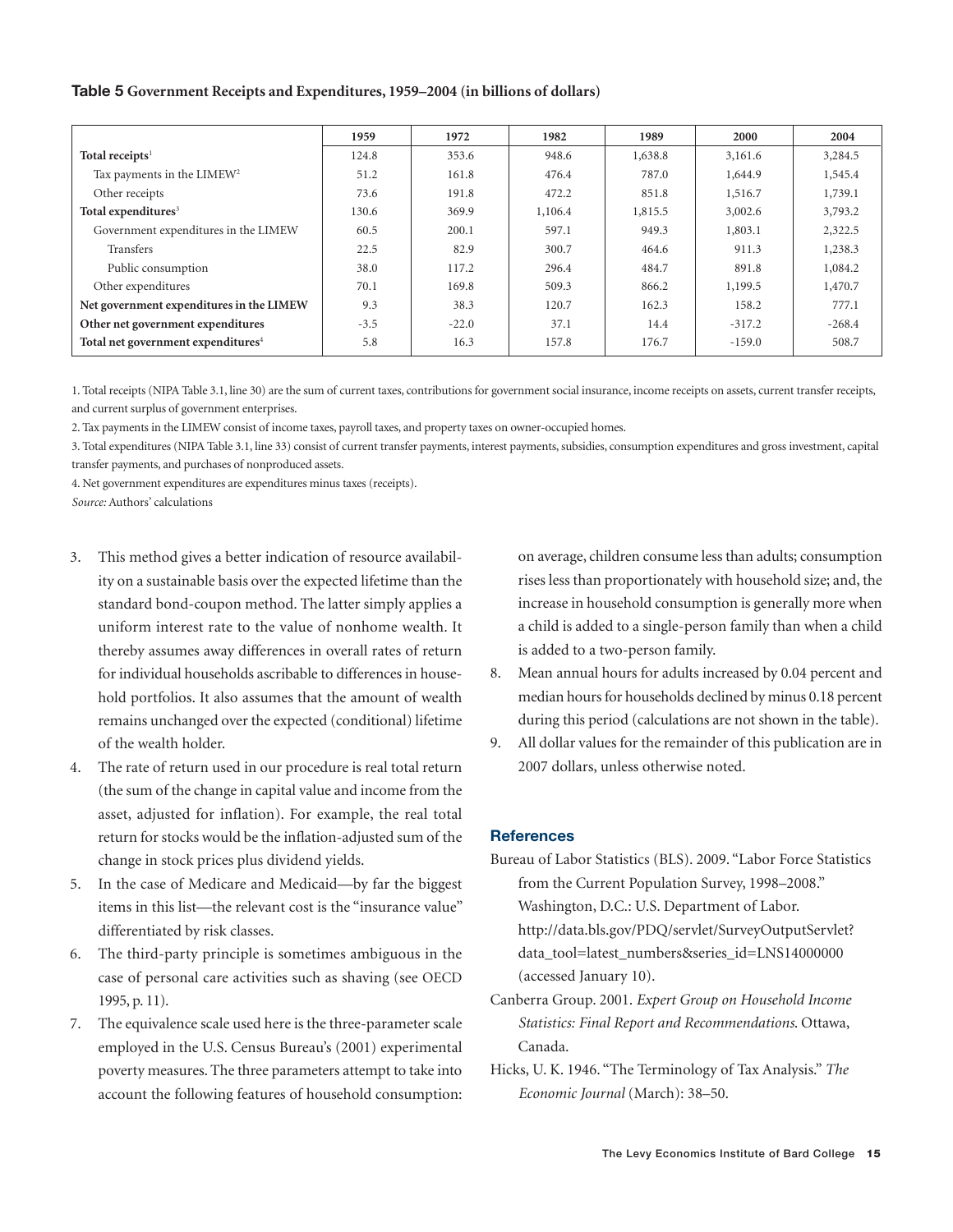Kuznets, S. S., L. Epstein, and E. Jenks. 1941. *National Income and Its Composition, 1919–1938.* New York: National Bureau of Economic Research.

Lakin, C. 2002. The Effects of Taxes and Benefits on Household Income, 2000–01. Social Analysis and Reporting Division, Office for National Statistics, U.K.

- Landefeld, J. S., and S. H. McCulla. 2000. "Accounting for Nonmarket Household Production within a National Accounts Framework." *Review of Income and Wealth* 46, 3 (September): 289–307.
- National Research Council. 2005. *Beyond the Market: Designing Nonmarket Accounts for the United States*. Panel to Study the Design of Nonmarket Accounts, K. G. Abraham and C. Mackie, eds. Washington, D.C.: The National Academies Press.
- Organisation for Economic Co-operation and Development (OECD). 1995. *Household Production in OECD Countries: Data Sources and Measurement Methods*. Paris: OECD.
- Ruggles, P., and M. O'Higgins. 1981. "The Distribution of Public Expenditure among Households in the United States." *Review of Income and Wealth* (June): 137–64.
- U.S. Census Bureau. 2001. *Experimental Poverty Measures: 1999*. Current Population Report P60-216. Washington, D.C.: U.S. Government Printing Office.
- ———. 2003. *Income in the United States*. Current Population Report. Washington, D.C.: U.S. Government Printing Office.
- ———. 2007. *The Effect of Taxes and Transfers on Income and Poverty in the United States: 2005*. Consumer Income Report P60-232. Washington, D.C.: U.S. Government Printing Office.
- Wolff, E. N., A. Zacharias, and T. Masterson. 2009. "Long-Term Trends in the Levy Institute Measure of Economic Well-Being (LIMEW), United States, 1959–2004." Working Paper No. 556. Annandale-on-Hudson, N.Y.: The Levy Economics Institute. January.
- Yeung, J. W., and F. Stafford. 2003. "Parental Child Care Time Allocation." Unpublished manuscript.

## **Related Levy Institute Publications**

# **LEVY INSTITUTE MEASURE OF ECONOMIC WELL-BEING** *Postwar Trends in Economic Well-Being in the United States, 1959–2004* edward n. wolff, ajit zacharias, and thomas masterson February 2009

*How Well Off Are America's Elderly? A New Perspective* edward n. wolff, ajit zacharias, and hyunsub kum April 2007

*Wealth and Economic Inequality: Who's at the Top of the Economic Ladder?* edward n. wolff and ajit zacharias December 2006

*Interim Report 2005: The Effects of Government Deficits and the 2001–02 Recession on Well-Being* edward n. wolff, ajit zacharias, and hyunsub kum May 2005

## **STRATEGIC ANALYSIS**

*Flow of Funds Figures Show the Largest Drop in Household Borrowing in the Last 40 Years*  gennaro zezza January 2009

*Prospects for the United States and the World: A Crisis That Conventional Remedies Cannot Resolve*  wynne godley, dimitri b. papadimitriou, and gennaro zezza December 2008

## *Fiscal Stimulus: Is More Needed?*

dimitri b. papadimitriou, greg hannsgen, and gennaro zezza April 2007

*The U.S. Economy: Is There a Way Out of the Woods?*  wynne godley, dimitri b. papadimitriou, greg hannsgen, and gennaro zezza November 2007